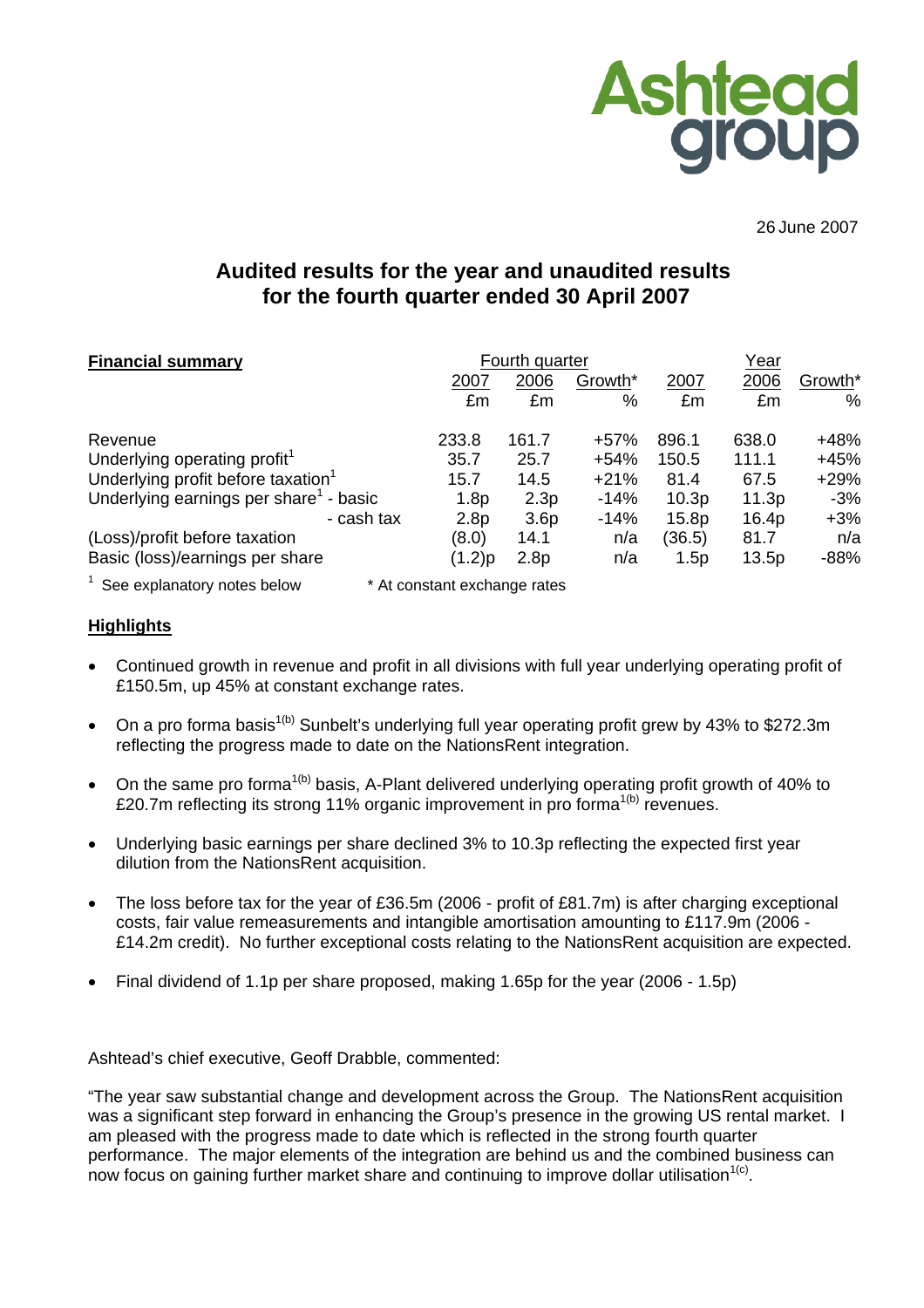A-Plant also continued to improve its performance built upon double digit same store growth. The Board's recent decision to invest in an improved profit centre infrastructure better suited to our customers' needs in the UK in the coming year will underpin delivery of improved returns. Ashtead Technology also traded well throughout the year.

Looking forward, the markets in which we operate are strong and the drive to rental, due to both the financial and operational benefits for customers of outsourcing, will continue, particularly in the US. Given the ongoing integration benefits from the acquired NationsRent business, together with the improving performance of both A-Plant and Ashtead Technology, we look forward to 2008 with confidence."

#### Contacts:

| Geoff Drabble         | Chief executive  | 01372 362300  |
|-----------------------|------------------|---------------|
| lan Robson            | Finance director |               |
| <b>Brian Hudspith</b> | Maitland         | 020 7379 5151 |

#### Explanatory notes

- a) Underlying profit and earnings per share are stated before exceptional items, amortisation of acquired intangibles and non-cash fair value remeasurements of embedded derivatives in long term debt. The definition of exceptional items is set out in note 4. The reconciliation of underlying earnings per share and underlying cash tax earnings per share to basic earnings per share is shown in note 7 to the attached financial information. Underlying earnings per share for the fourth quarter of 2005/6 have also been adjusted to reflect the effective tax rate of 31% reported for the whole of that year rather than the effective tax rate of 6% actually reported in that quarter.
- b) Pro forma basis includes the NationsRent and Lux Traffic acquisitions throughout both periods. For this purpose the pre-acquisition results of NationsRent have been derived from its reported performance under US GAAP adjusted to exclude the large profits on disposal of rental equipment it reported following the application of US "fresh start" accounting principles and to include an estimated depreciation charge under Ashtead's depreciation policies.
- c) Dollar utilisation is defined as rental and rental related revenues divided by the average original or "first" cost of rental equipment.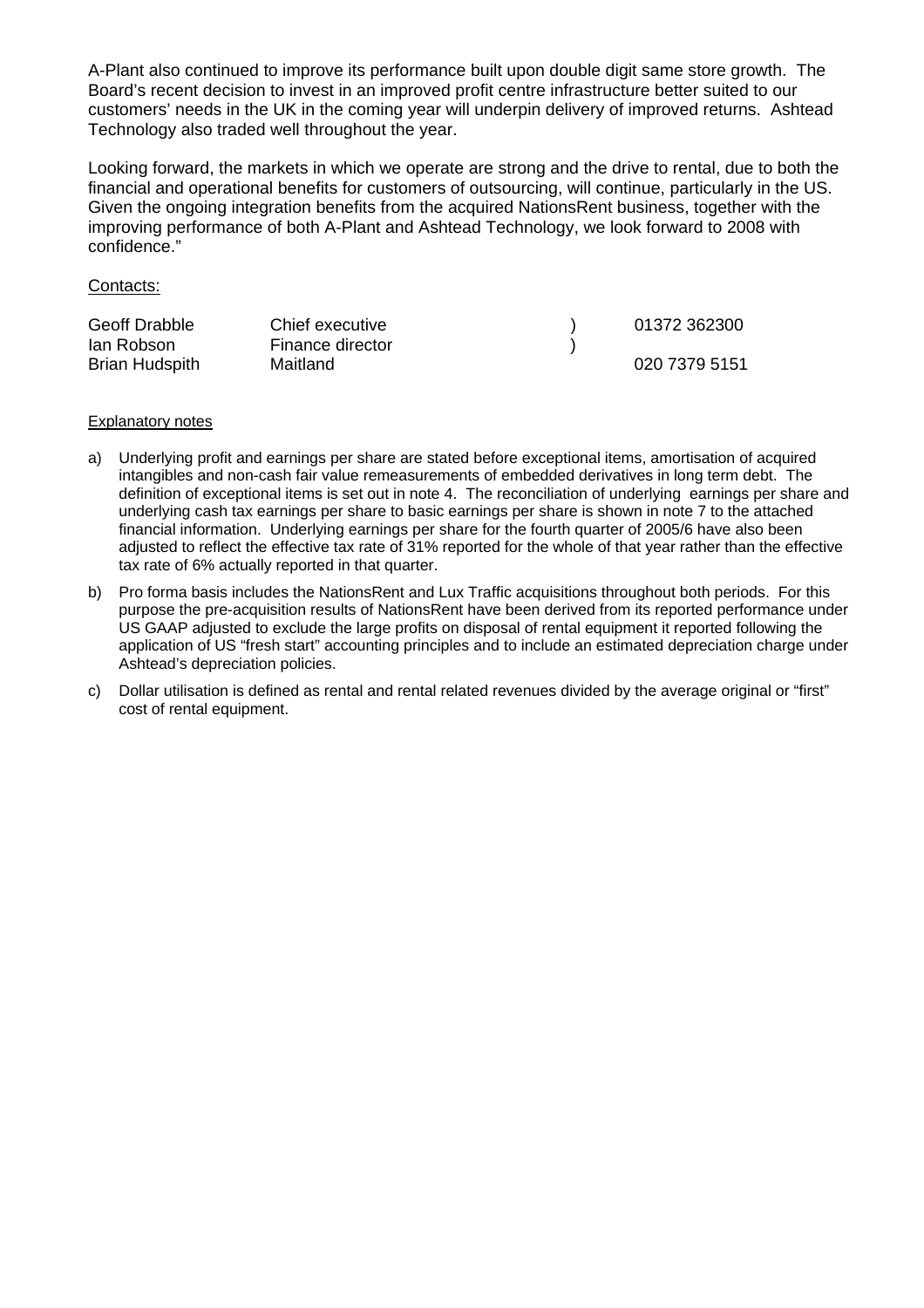## **Review of the year**

A year of significant change was dominated by the acquisition of NationsRent on 31 August 2006 for approximately \$1bn. The acquisition provided a unique opportunity to enhance our US footprint with minimal profit centre overlap. It also allowed us to acquire an underperforming asset which provided significant cost saving and efficiency opportunities. A major focus for the year, therefore, has been ensuring we realised these integration opportunities.

Our initial focus was to complete the internal activities such as systems changes, head office closures, profit centre mergers and closures and fleet reconfiguration by the end of the financial year. This was to ensure that not only will we enjoy a full year of the benefits accruing from this activity in the coming year but also that the combined business could be focused fully on market share gains as we enter the busy summer period.

We are pleased with the success to date of the integration, the benefits of which are reflected in a strong fourth quarter performance. No further exceptional costs associated with the transaction are expected.

A-Plant's recent strong revenue and profit growth continued in the fourth quarter. Ongoing focus on revenue growth and operational efficiency supports our expectation of continuing improvement in its margins and return on investment. During the year we acquired the Lux Traffic business creating a clear market leader in this sector. This was A-Plant's first acquisition for some time and reflected our confidence in the business.

We have continued to invest in Ashtead Technology to support buoyant market conditions contributing to good revenue and profit growth.

Our prime market is non-residential construction. In the US, high corporate profits continue to support strong private and public expenditure, the latter due to federal and state tax receipts. We see increased expenditure in key areas such as education, healthcare and transportation.

# **A year of strong growth**

The Group made good progress in the year to 30 April 2007:

- Revenue for the year at £896.1m was up 40.5% on the revenue reported in 2006 at actual exchange rates and 48.2% at constant rates. On a consolidated, pro forma basis the organic growth in rental and rental related revenues was 10% at constant exchange rates.
- Underlying operating profit for the year at £150.5m was 35.5% up on the prior year at actual exchange rates and 44.7% at constant rates, reflecting good performance in all three divisions. Pro forma underlying operating profit grew 43.1% to £161.2m at constant exchange rates.
- The underlying profit before tax of £81.4m grew 20.6% at actual rates of exchange and by 28.9% at constant rates over last year's £67.5m
- After exceptional items, non-cash fair value remeasurements of embedded derivatives in long term debt and amortisation of acquired intangibles, there was a loss before tax of £36.5m in the year compared to last year's £81.7m profit. No further exceptional items relating to the NationsRent acquisition are expected in the coming year.
- Basic earnings per share for the year were 1.5p (2006 13.5p) whilst underlying earnings per share were 10.3p (2006 - 11.3p). On a cash tax basis underlying earnings per share were 15.8p (2006 - 16.4p).
- Capital expenditure in the year was £290.2m (2006 £220.2m) gross whilst disposal proceeds totalled £89.1m (2006 - £63.7m) giving net capex of £201.1m (2006 - £156.5m)
- Net debt at 30 April 2007 was £915.9m (2006 £493.6m). The ratio of debt to pro forma last twelve months' EBITDA was 2.7 times at 30 April 2007 down from 3.2 times at closing.
- Availability under the \$1.75bn asset based loan facility was \$589m at 30 April 2007 (\$283m at 30 April 2006) providing substantial flexibility for future growth.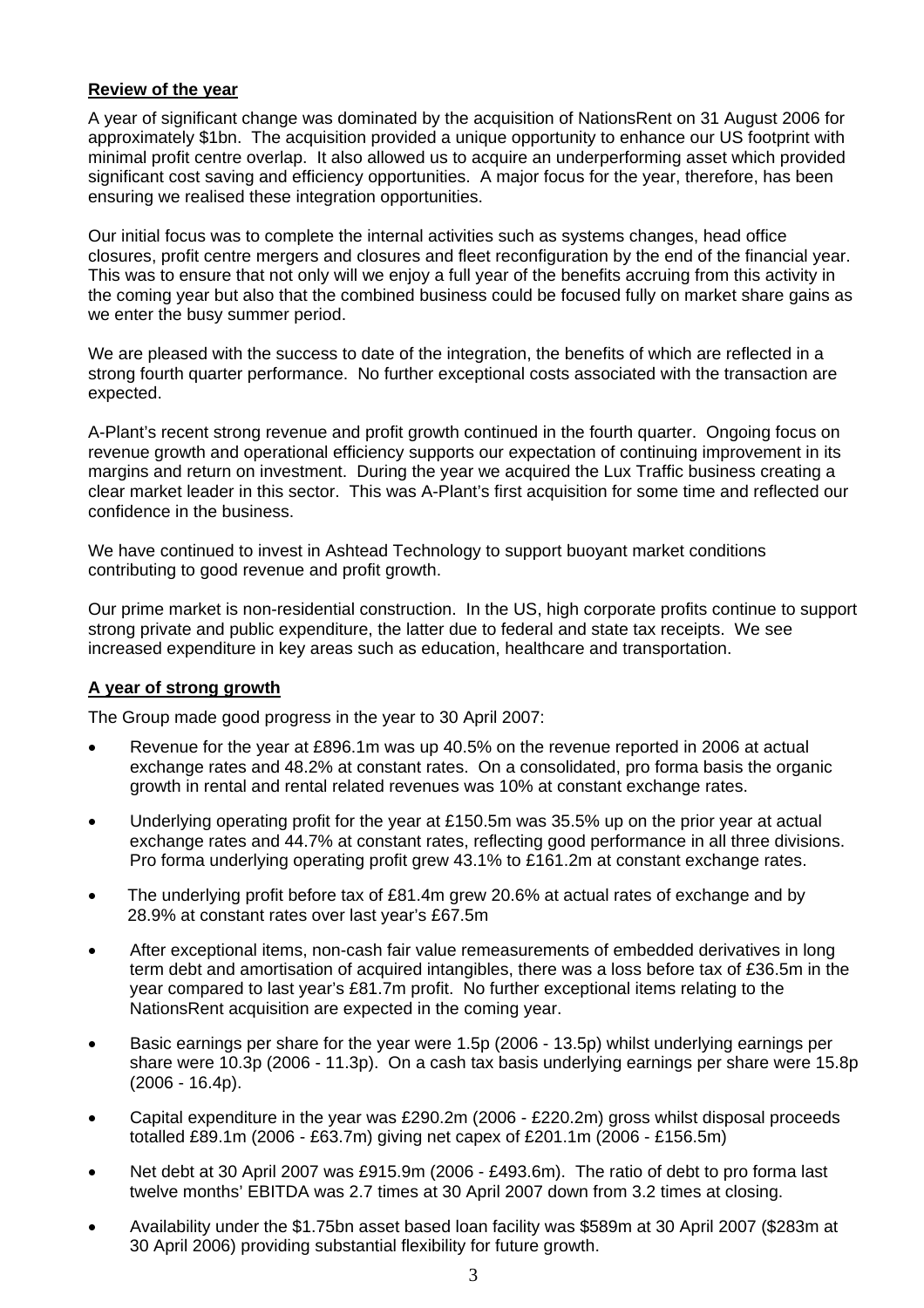## **Sunbelt**

|                                    |              | Fourth quarter |        |              | Year           |        |
|------------------------------------|--------------|----------------|--------|--------------|----------------|--------|
|                                    | 2007         | 2006           | Growth | 2007         | 2006           | Growth |
|                                    | \$m          | \$m            |        | $\mathsf{m}$ | $\mathsf{S}$ m |        |
| Revenue                            |              |                |        |              |                |        |
| As reported                        | 349.4        | 202.7          | $+72%$ | 1,307.9      | 818.7          | $+60%$ |
| <b>NationsRent</b>                 |              | <u>144.5</u>   |        | 230.7        | 605.8          |        |
| Pro forma combined                 | 349.4        | 347.2          | $+1\%$ | 1,538.6      | 1,424.5        | $+8\%$ |
| <b>Underlying operating profit</b> |              |                |        |              |                |        |
| As reported                        | 59.8         | 37.7           | $+59%$ | 253.1        | 175.5          | $+44%$ |
| <b>NationsRent</b>                 |              | (4.0)          |        | 19.2         | <u>14.9</u>    |        |
| Pro forma combined                 | 59.8         | 33.7           | $+78%$ | 272.3        | 190.4          | $+43%$ |
| Pro forma margin                   | <u>17.1%</u> | 9.7%           |        | <u>17.7%</u> | <u>13.4%</u>   |        |

The year was dominated by the acquisition of NationsRent on 31 August 2006 and the subsequent operational integration of its 268 stores into the Sunbelt network. Within two months of closing the transaction, a new combined regional and district management structure had been introduced, overlapping profit centres merged and the two point of sale computer systems combined. By the end of January the former NationsRent head office had been closed and Sunbelt's corporate headquarters had been relocated to new larger premises. Sunbelt's profit share and sales commission programmes, with their strong focus on return on investment, were also introduced to the NationsRent staff. In addition, we undertook a programme to reshape the acquired NationsRent fleet to contain a similar proportion of higher returning assets to Sunbelt.

These actions not only realised annual cost savings of approximately \$48m, ahead of our \$37m target, but have positioned Sunbelt to focus on improving the dollar utilisation and operational performance of the acquired profit centres as we enter the busy summer period. The year also saw an early improvement in combined pro forma dollar utilisation which rose to 62% from a combined 59% in the year to 30 April 2006.

The fourth quarter saw the operating margin enhancements at NationsRent accelerate. Growth in pro forma fourth quarter revenues was just 1% as we continued the planned reduction in low margin new equipment sales at NationsRent. Excluding these sales revenues, rental and rental related revenues grew 3% in total to \$319.1m. Away from the hurricane related states (Florida, Alabama, Louisiana and Mississippi) which were still affected by unusually strong comparatives, rental and rental related revenues in the rest of the US grew 5% in the quarter.

Operating margins benefited from the growth in rental revenues resulting from focusing the acquired profit centres on more profitable rental business and from the regional and head office cost savings which ran at an annual rate of approximately \$48m in the quarter. Pro forma fourth quarter operating profit margins increased from 9.7% a year ago to 17.1% giving a 78% increase in pro forma operating profit to \$59.8m.

For the year as a whole, which on a pro forma basis includes four months prior to our taking ownership of NationsRent, total revenues grew 8% whilst rental and rental related revenues grew 9%. Pro forma operating profit grew 43% to \$272.3m representing an improvement in pro forma margins from 13.4% to 17.7%.

Exceptional costs incurred in the year in relation to the NationsRent acquisition totalled £31.5m and related to redundancies, retention bonuses, rebranding and other costs. In addition £68.0m of exceptional financing costs and non-cash fair value remeasurements were incurred at closing relating to debt redeemed in connection with the acquisition. The charge for intangible amortisation for the year was £11.0m, mostly relating to the write off of the acquired NationsRent brand name which ceased to be used with the completion of the profit centre rebranding programme by year end.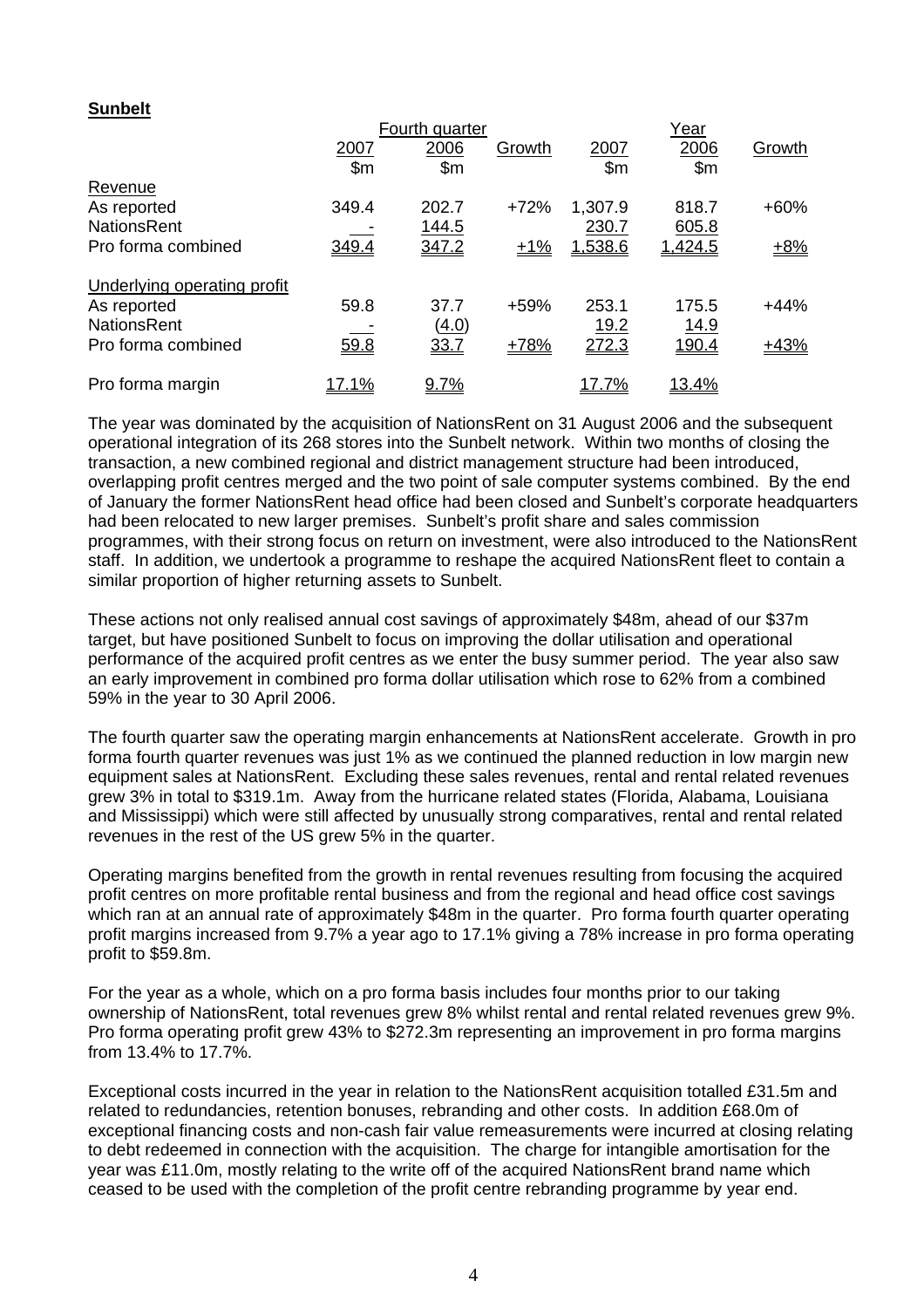## **A-Plant**

|                             | Fourth quarter |            |        |              |              |        |
|-----------------------------|----------------|------------|--------|--------------|--------------|--------|
|                             | 2007           | 2006       | Growth | 2007         | 2006         | Growth |
|                             | £m             | £m         |        | £m           | £m           |        |
| Revenue                     |                |            |        |              |              |        |
| As reported                 | 50.2           | 41.8       | $+20%$ | 189.9        | 160.7        | $+18%$ |
| Lux Traffic                 |                | <u>5.1</u> |        | 9.5          | <u>18.4</u>  |        |
| Pro forma combined          | 50.2           | 46.9       | $+7%$  | 199.4        | <u>179.1</u> | $+11%$ |
| Underlying operating profit |                |            |        |              |              |        |
| As reported                 | 5.9            | 4.3        | $+40%$ | 20.1         | 13.9         | $+45%$ |
| Lux Traffic                 |                | 0.3        |        | 0.6          | 0.8          |        |
| Pro forma combined          | 5.9            | 4.6        | $+29%$ | 20.7         | 14.7         | $+40%$ |
| Pro forma margin            | 11.8%          | 9.8%       |        | <u>10.4%</u> | 8.2%         |        |

The year also saw substantial progress at A-Plant where we continued to build on the investment in additional sales resources made in the previous year and delivered double digit same store revenue growth. The Lux Traffic business acquired in October was integrated smoothly thereby making A-Plant the UK market leader in the rental of temporary traffic systems.

In April we began to implement a new investment programme for A-Plant. This will involve the restructuring of its profit centre infrastructure over the coming year to create fewer, larger sites with higher levels of activity. These larger pools of equipment and staff will improve operational efficiency and enable A-Plant to meet the needs of its customers better.

A-Plant continued to trade strongly in the fourth quarter with same store revenue growth of 7%. For the year as a whole, the same store revenue growth was 11% which reflected a 5% increase in average fleet size, a 5% increase in average fleet utilisation to 69% (2006 - 65%) and a 1% growth in rental rates as A-Plant regained market share. On a pro forma basis, 2006/7's revenues exceeded those of 2001/2, A-Plant's previous record year.

The increased revenues and the acquisition of the higher margin, Lux Traffic business drove improved pro forma margins which grew from 8.2% to 10.4% for the year. As a result pro forma operating profit totalled £20.7m.

An exceptional charge of £6.2m was recorded in the fourth quarter in respect of, principally, vacant premises cost at the profit centres which will be closed as a result of the new investment plan.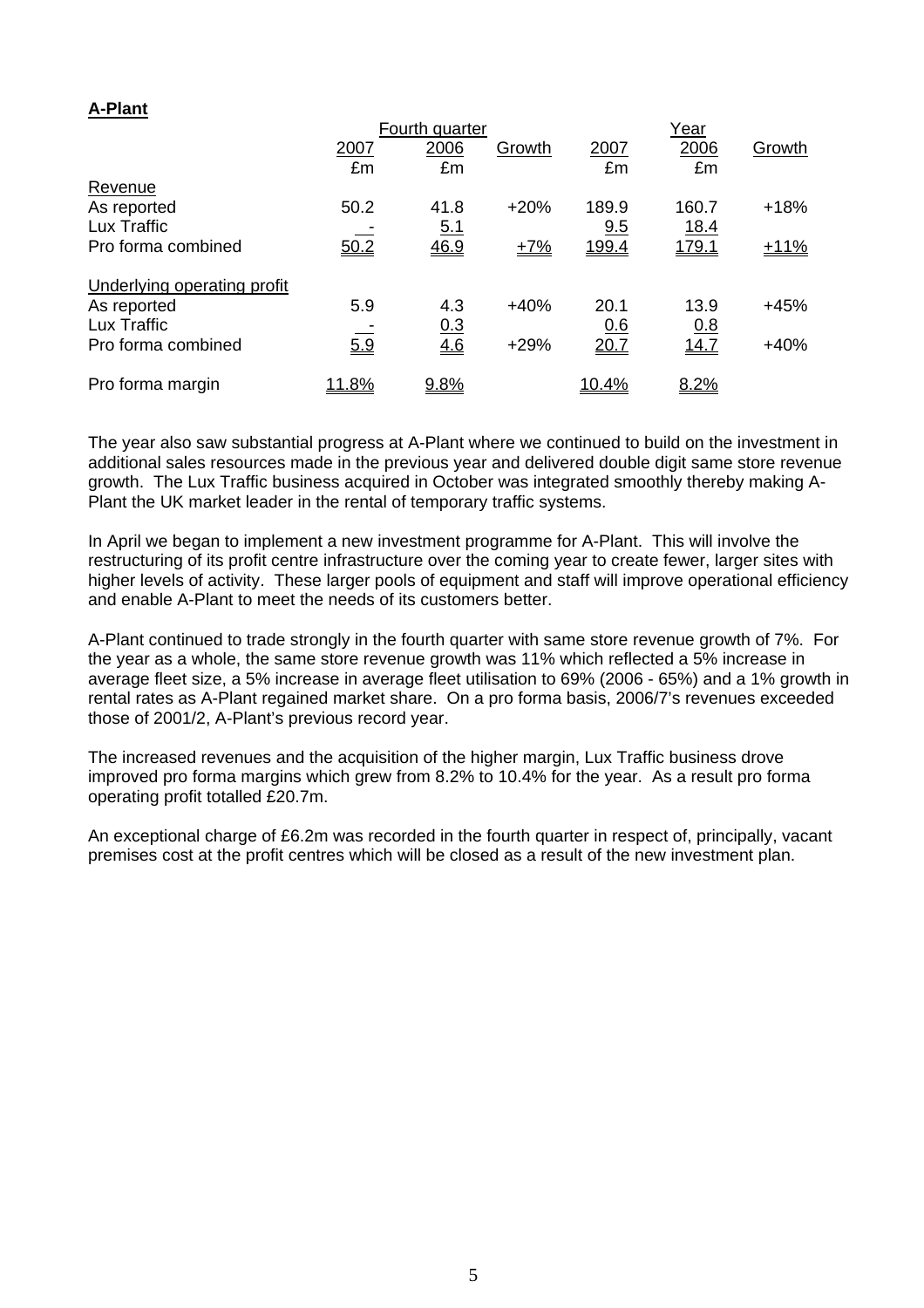## **Ashtead Technology**

|                  |            | Fourth quarter |         |            | Year              |         |  |
|------------------|------------|----------------|---------|------------|-------------------|---------|--|
|                  | 2007<br>£m | 2006<br>£m     | Growth* | 2007<br>£m | 2006<br>£m        | Growth* |  |
| Revenue          | 5.3        | 4.3            | $+30%$  | 21.6       | <u>16.1</u>       | +39%    |  |
| Operating profit | <u>1.8</u> | <u> 1.1</u>    | $+58%$  | 6.2        | $\underline{4.0}$ | $+57%$  |  |
| Margin           | 34.0%      | 25.6%          |         | 28.7%      | 24.8%             |         |  |

\* At constant exchange rates

Ashtead Technology rents specialist equipment including underwater survey and positioning equipment, remote visual inspection and non-destructive testing equipment and environmental monitoring equipment. Both Ashtead Technology's offshore and onshore markets remain good and the division has continued to invest in order to take advantage of these markets. This has enabled the business to deliver excellent revenue and profit growth all year, trends which look set to continue.

# **Taxation**

Following the refinancing at the time of the NationsRent acquisition and the improvement in A-Plant's profitability the Group has recognised £35.9m of the previously unrecognised UK deferred tax asset as an exceptional item. As a result the effective tax rate on underlying pre-tax profits for the year was 35% (2006 – 31%) and is now expected to remain at around 35% in coming years. There was again no significant cash tax charge and, due to available tax losses and the capital intensive nature of the business, the cash tax charge is expected to remain well below the effective accounting tax charge for several more years.

## **Earnings per share**

Basic earnings per share for the year were 1.5p (2006 -13.5p) and 1.5p (2006 - 13.2p) on a fully diluted basis reflecting the significant exceptional integration and financing costs incurred in the year, principally in connection with the NationsRent acquisition. Before these items, underlying earnings per share were 10.3p (2006 - 11.3p) whilst, on a cash tax basis, underlying earnings per share were 15.8p (2006 - 16.4p). The reduction in underlying earnings per share was 3% at constant exchange rates reflecting the expected first year dilution from the NationsRent acquisition.

## **Return on Investment and Return on Equity**

Reflecting the inclusion of the lower margin NationsRent business Group return on investment declined to 12.9% (2006 - 14.7%), still well above our cost of capital. RoI for Sunbelt was 14.0% (2006 - 17.2%) whilst that for A-Plant continued its recently improving trend and was 8.8% (2006 - 7.0%). Following the NationsRent and Lux acquisitions, RoI is now computed including goodwill and is defined as underlying operating profit divided by average shareholders' equity plus debt and deferred tax, less the pension fund surplus and financial assets - derivatives.

Following the recognition of the UK deferred tax asset, the Group's tax position has normalised and return on equity (defined as underlying profit after tax and financing costs divided by average stockholders equity) has also become relevant. For the year, after tax, the return on equity was 15.3% indicating strong returns for shareholders.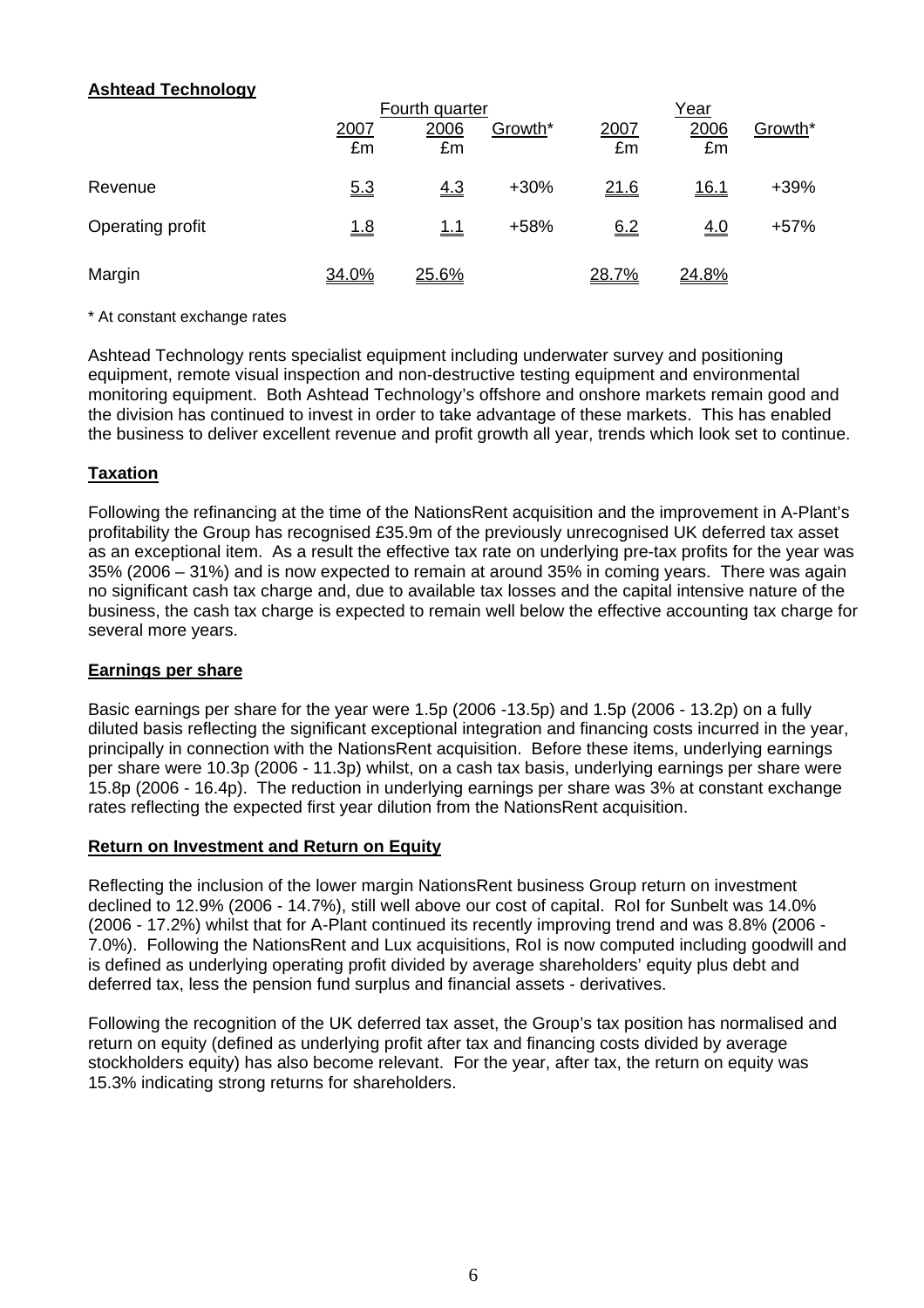## **Balance sheet and debt position**

Capital expenditure in the year totalled £290.2m (2006 - £220.2m) including £256.4m on the rental fleet. £181.7m of the rental fleet expenditure was maintenance or replacement expenditure with £74.7m spent for growth. Disposal proceeds totalled £89.1m (2006 - £63.7m) giving net expenditure of £201.1m (2006 - £156.5m). The average age of the Group's rental fleet at 30 April 2007 was 31 months (2006 - 37 months). In the coming year gross capital expenditure is expected to be approximately £275m including £50m of NationsRent fleet reconfiguration spend rolled over from 2006/7. Net of disposal proceeds, 2007/8 capital expenditure is expected to be approximately £225m.

Net debt of £916m at 30 April 2007 compares to pro forma net debt at closing of the NationsRent acquisition on 31 August 2006 of £990m. The ratio of net debt to last twelve months pro forma EBITDA was 2.7 times at 30 April 2007 compared to 3.2 times on 31 August 2006 when the NationsRent acquisition closed (in each case, not including pro forma cost savings).

## **Dividends**

The Board is proposing a final dividend of 1.1p (2006 - 1.0p) making 1.65p for the year (2006 - 1.5p). If approved by shareholders at the forthcoming Annual General Meeting, the dividend will be paid on 28 September 2007 to shareholders on record as of 7 September 2007.

## **Current trading and outlook**

The new financial year has started with May results in line with our expectations. Looking forward, the markets in which we operate remain strong and the drive to rental, due to both the financial and operational benefits of outsourcing, will continue, particularly in the US. Given the ongoing integration benefits from the acquired NationsRent business, together with the improving performance of both A-Plant and Ashtead Technology, we look forward to 2008 with confidence.

- o0o -

Geoff Drabble and Ian Robson will host a meeting for equity analysts to discuss the results at 10.30am on Tuesday 26 June at the offices of JPMorgan Cazenove at 20 Moorgate, London EC2. For the information of shareholders and other interested parties, the analysts' meeting will be webcast live via the Company's website at [www.ashtead-group.com](http://www.ashtead-group.com/) and there will also be a replay available from shortly after the call concludes. A copy of this announcement and the slide presentation used for the meeting will also be available for download on the Company's website. There will also be a conference call for bondholders at 3pm (10am EST).

Analysts and bondholders have already been invited to participate in the meeting and conference call but anyone not having received dial-in details should contact the Company's PR advisers, Maitland (Jane Franklin*)* at +44 (0)20 7379 5151.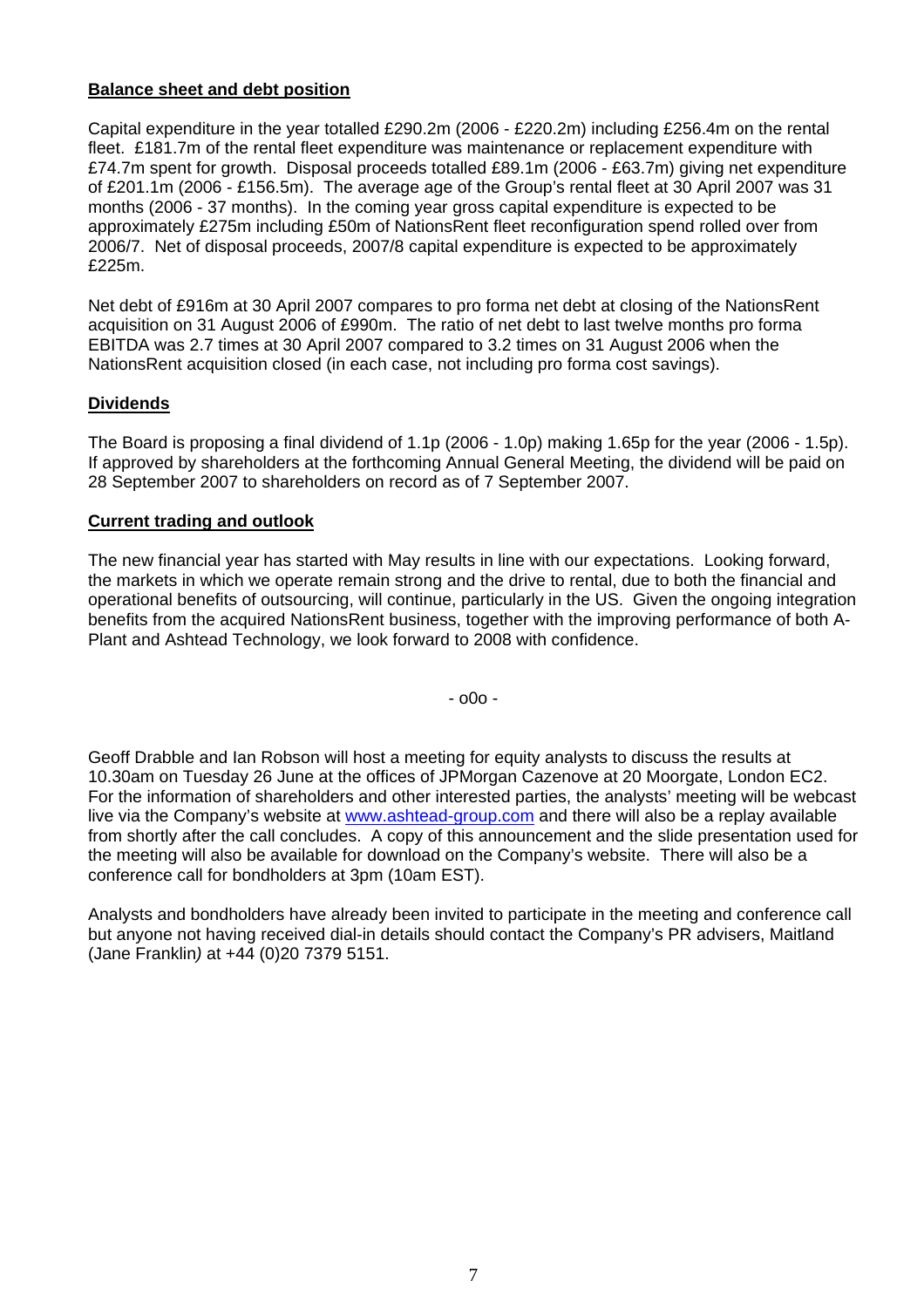#### **CONSOLIDATED INCOME STATEMENT**

# **Three months to 30 April – unaudited**

|                                                                                                                                                                                                                                                                                                                         |                                                                                                            | 2007                                                                                                 |                                                                                                                  |                                                                                                      | 2006                                                                            |                                                                                                        |
|-------------------------------------------------------------------------------------------------------------------------------------------------------------------------------------------------------------------------------------------------------------------------------------------------------------------------|------------------------------------------------------------------------------------------------------------|------------------------------------------------------------------------------------------------------|------------------------------------------------------------------------------------------------------------------|------------------------------------------------------------------------------------------------------|---------------------------------------------------------------------------------|--------------------------------------------------------------------------------------------------------|
|                                                                                                                                                                                                                                                                                                                         | <b>Before</b><br>exceptional items,<br>amortisation<br>and fair value<br>remeasurements <sup>+</sup><br>£m | Exceptional items,<br>amortisation<br>and fair value<br>remeasurements <sup>+</sup><br>£m            | Total<br>£m                                                                                                      | Before<br>exceptional items<br>and fair value<br>remeasurements <sup>+</sup><br>£m                   | <b>Exceptional items</b><br>and fair value<br>remeasurements <sup>+</sup><br>£m | <b>Total</b><br>£m                                                                                     |
| <b>Revenue</b><br>Staff costs<br>Other operating costs<br>Other income<br><b>EBITDA*</b><br>Depreciation<br>Amortisation of intangibles<br><b>Operating profit</b><br>Investment income<br>Interest expense<br>Net financing costs<br>(Loss)/profit on ordinary<br>activities before taxation<br>Taxation:<br>- current | 233.8<br>(78.3)<br>(81.8)<br>5.2<br>78.9<br>(43.2)<br>35.7<br>0.8<br>(20.8)<br>(20.0)<br>15.7<br>(0.4)     | (1.4)<br>(16.1)<br>(0.9)<br>(18.4)<br>(0.9)<br>(4.4)<br>(23.7)<br>$\overline{\phantom{a}}$<br>(23.7) | 233.8<br>(79.7)<br>(97.9)<br>4.3<br>60.5<br>(44.1)<br>(4.4)<br>12.0<br>0.8<br>(20.8)<br>(20.0)<br>(8.0)<br>(0.4) | 161.7<br>(52.5)<br>(58.4)<br>3.6<br>54.4<br>(28.7)<br>25.7<br>0.6<br>(11.8)<br>(11.2)<br>14.5<br>1.2 | (0.5)<br>(0.4)<br>(0.9)<br>(0.9)<br>0.5<br>0.5<br>(0.4)<br>(5.4)                | 161.7<br>(52.5)<br>(58.9)<br>3.2<br>53.5<br>(28.7)<br>24.8<br>1.1<br>(11.8)<br>(10.7)<br>14.1<br>(4.2) |
| - deferred<br>(Loss)/profit attributable<br>to equity shareholders                                                                                                                                                                                                                                                      | (5.2)<br>(5.6)<br>10.1                                                                                     | 6.8<br>6.8<br>(16.9)                                                                                 | 1.6<br>1.2<br>(6.8)                                                                                              | (2.1)<br>(0.9)<br><u>13.6</u>                                                                        | 4.6<br>(0.8)<br>(1.2)                                                           | 2.5<br>(1.7)<br>12.4                                                                                   |
| Basic earnings per share<br>Diluted earnings per share                                                                                                                                                                                                                                                                  | 1.8p<br><u>1.8p</u>                                                                                        | (3.0p)<br><u>(3.0p)</u>                                                                              | (1.2p)<br>(1.2p)                                                                                                 | 3.1p<br>3.1 <sub>p</sub>                                                                             | (0.3p)<br>(0.3p)                                                                | 2.8p<br>2.8p                                                                                           |
| Year to 30 April - audited                                                                                                                                                                                                                                                                                              |                                                                                                            |                                                                                                      |                                                                                                                  |                                                                                                      |                                                                                 |                                                                                                        |
| <b>Revenue</b><br>Staff costs<br>Other operating costs<br>Other income<br><b>EBITDA*</b><br>Depreciation<br>Amortisation of intangibles<br><b>Operating profit</b><br>Investment income<br>Interest expense<br>Net financing costs<br>(Loss)/profit on ordinary                                                         | 896.1<br>(284.6)<br>(313.0)<br>11.8<br>310.3<br>(159.8)<br>150.5<br>3.9<br>(73.0)<br>(69.1)                | (10.1)<br>(26.5)<br>(0.9)<br>(37.5)<br>(0.9)<br>(11.0)<br>(49.4)<br>(68.5)<br>(68.5)                 | 896.1<br>(294.7)<br>(339.5)<br>10.9<br>272.8<br>(160.7)<br>(11.0)<br>101.1<br>3.9<br>(141.5)<br>(137.6)          | 638.0<br>(200.1)<br>(222.3)<br>9.1<br>224.7<br>(113.6)<br>111.1<br>2.7<br>(46.3)<br>(43.6)           | (0.3)<br>(1.3)<br><u> 15.0</u><br>13.4<br>13.4<br>7.8<br>(7.0)<br>0.8           | 638.0<br>(200.4)<br>(223.6)<br><u>24.1</u><br>238.1<br>(113.6)<br>124.5<br>10.5<br>(53.3)<br>(42.8)    |
| activities before taxation<br>Taxation:                                                                                                                                                                                                                                                                                 | 81.4                                                                                                       | (117.9)                                                                                              | (36.5)                                                                                                           | 67.5                                                                                                 | 14.2                                                                            | 81.7                                                                                                   |
| - current<br>- deferred                                                                                                                                                                                                                                                                                                 | (0.4)<br>(28.3)<br><u>(28.7)</u>                                                                           | 73.1<br>73.1                                                                                         | (0.4)<br>44.8<br><u>44.4</u>                                                                                     | (0.1)<br>(21.0)<br>(21.1)                                                                            | (5.4)<br>0.4<br>(5.0)                                                           | (5.5)<br>(20.6)<br>(26.1)                                                                              |
| <b>Profit attributable to</b><br>equity shareholders                                                                                                                                                                                                                                                                    | 52.7                                                                                                       | (44.8)                                                                                               | 7.9                                                                                                              | 46.4                                                                                                 | 9.2                                                                             | 55.6                                                                                                   |
| Basic earnings per share<br>Diluted earnings per share                                                                                                                                                                                                                                                                  | 10.3p<br>10.1 <sub>p</sub>                                                                                 | (8.8p)<br>(8.6p)                                                                                     | 1.5p<br>1.5p                                                                                                     | 11.3p<br>11.0p                                                                                       | 2.2p<br>2.2p                                                                    | 13.5p<br><u>13.2p</u>                                                                                  |

\* EBITDA is presented here as an additional performance measure as it is commonly used by investors and lenders.<br>+ Fair value remeasurements related to embedded derivatives in long term debt.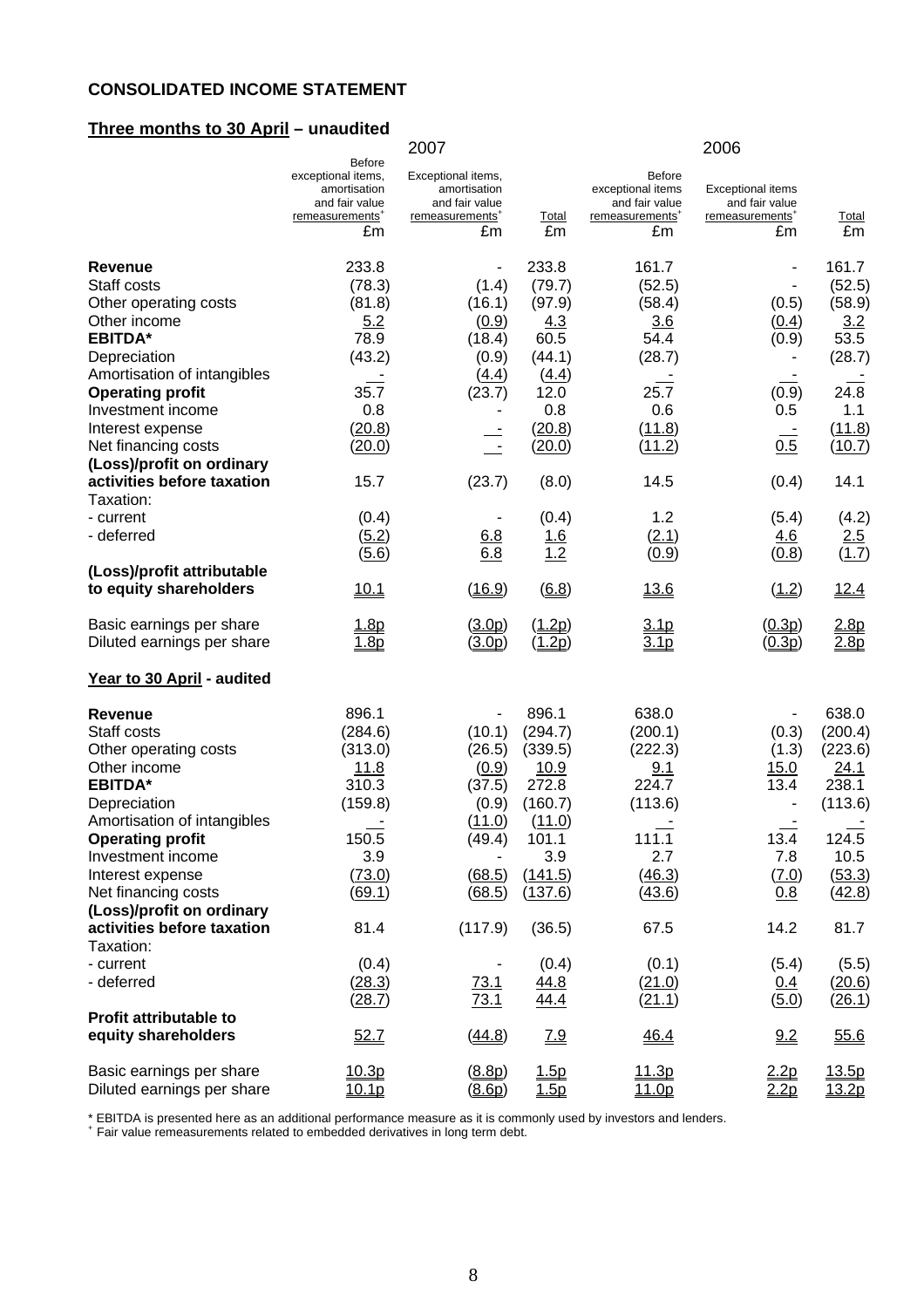# **CONSOLIDATED STATEMENT OF RECOGNISED INCOME AND EXPENSE**

|                                                   | Unaudited       |       | Audited             |             |
|---------------------------------------------------|-----------------|-------|---------------------|-------------|
|                                                   | Three months to |       | Year to<br>30 April |             |
|                                                   | 30 April        |       |                     |             |
|                                                   | 2007            | 2006  | 2007                | 2006        |
|                                                   | £m              | £m    | £m                  | £m          |
| Net (loss)/profit for the period                  | (6.8)           | 12.4  | 7.9                 | 55.6        |
| Actuarial gain on defined benefit pension schemes | 2.5             | 0.2   | 2.5                 | 0.2         |
| Foreign currency translation differences          | (2.5)           | (3.9) | (13.0)              | 15.4        |
| Tax on items taken directly to equity             | <u>1.6</u>      |       | <u> 1.6</u>         |             |
| <b>Total recognised income</b>                    |                 |       |                     |             |
| and expense for the period                        | (5.2)           | 8.7   | ( <u>1.0</u> )      | <u>71.2</u> |

# **CONSOLIDATED MOVEMENTS IN EQUITY SHAREHOLDERS' FUNDS**

|                                                       | Unaudited<br>Three months to |       | Audited<br>Year to |               |
|-------------------------------------------------------|------------------------------|-------|--------------------|---------------|
|                                                       |                              |       |                    |               |
|                                                       | 30 April                     |       | 30 April           |               |
|                                                       | 2007                         | 2006  | 2007               | 2006          |
|                                                       | £m                           | £m    | £m                 | £m            |
| Total recognised income and expense for the period    | (5.2)                        | 8.7   | (1.0)              | 71.2          |
| Issue of ordinary shares, net of expenses             | 0.7                          | 1.4   | 148.9              | 70.9          |
| Dividends paid                                        | (3.0)                        | (2.0) | (7.0)              | (2.0)         |
| Credit in respect of share based payments             | 0.4                          | 0.5   | 2.4                | 1.3           |
| Own shares acquired by ESOT                           |                              |       | (4.9)              | <u>(2.8)</u>  |
| Net (decrease)/increase in equity shareholders' funds | (7.1)                        | 8.6   | 138.4              | 138.6         |
| Opening equity shareholders' funds                    | 403.8                        | 249.7 | 258.3              | 119.7         |
| <b>Closing equity shareholders' funds</b>             | 396.7                        | 258.3 | 396.7              | <u> 258.3</u> |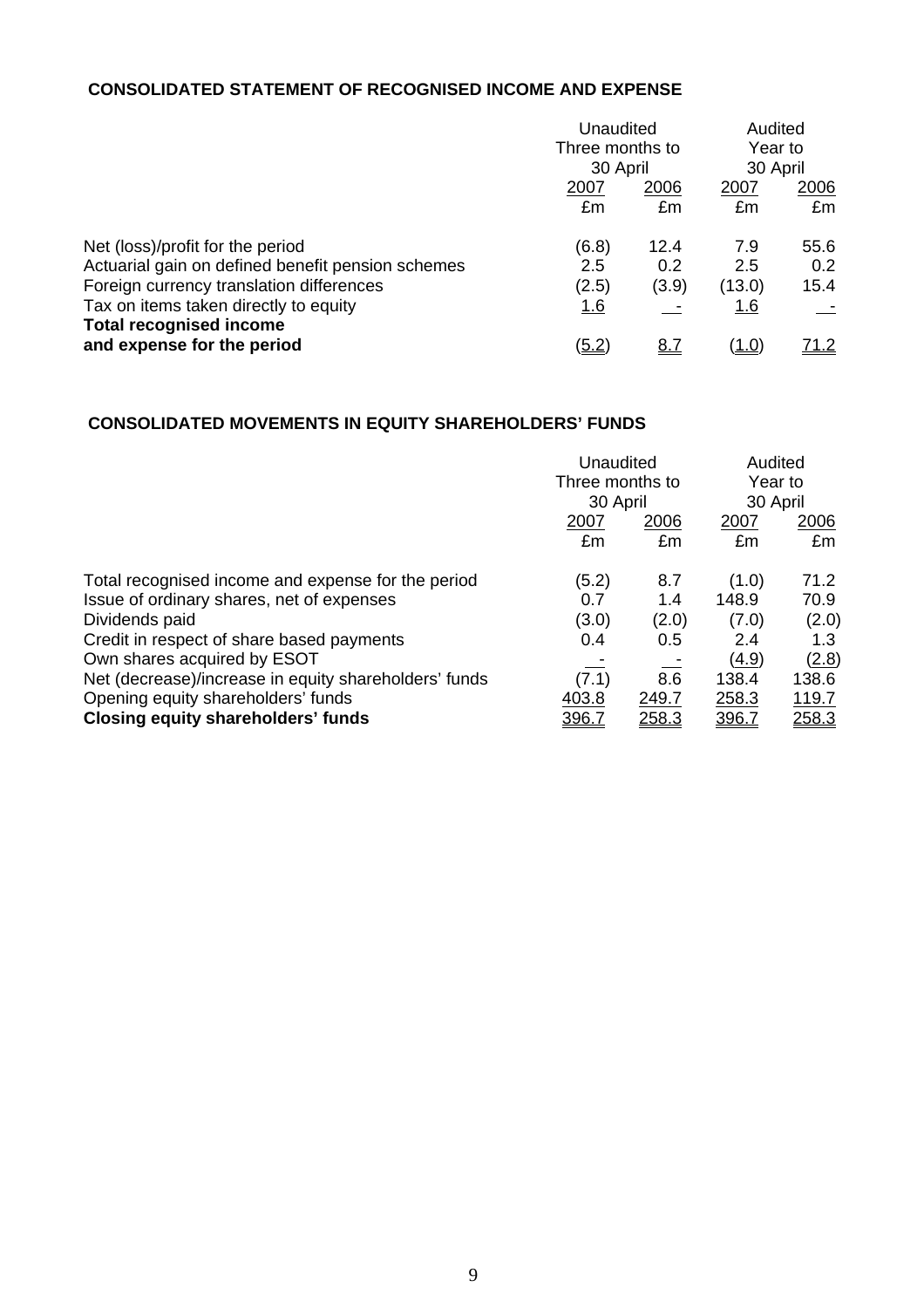## **CONSOLIDATED BALANCE SHEET**

|                                                                |                | Audited                  |
|----------------------------------------------------------------|----------------|--------------------------|
|                                                                | 2007           | 30 April<br><u> 2006</u> |
|                                                                | £m             | £m                       |
| <b>Current assets</b>                                          |                |                          |
| Inventories                                                    | 24.2           | 12.7                     |
| Trade and other receivables                                    | 163.7          | 110.4                    |
| <b>Current tax asset</b>                                       | 2.0            |                          |
| Assets held for sale                                           | 10.3           |                          |
| Cash and cash equivalents                                      | <u>1.1</u>     | 1.0                      |
| <b>Non-current assets</b>                                      | 201.3          | 124.1                    |
| Property, plant and equipment                                  |                |                          |
| - rental equipment                                             | 920.6          | 559.9                    |
| - other assets                                                 | 127.4          | 86.8                     |
|                                                                | 1,048.0        | 646.7                    |
| Intangible assets - brand names and other acquired intangibles | 9.7            |                          |
| Goodwill                                                       | 289.6          | 149.0                    |
| Deferred tax asset                                             | 41.7           | 2.9                      |
| Other financial assets - derivatives                           |                | 15.4                     |
| Defined benefit pension fund surplus                           | 5.2            | <u> 1.7</u>              |
|                                                                | 1,394.2        | 815.7                    |
| <b>Total assets</b>                                            | <u>1,595.5</u> | 939.8                    |
|                                                                |                |                          |
| <b>Current liabilities</b>                                     |                |                          |
| Trade and other payables                                       | 166.8          | 99.1                     |
| <b>Current tax liability</b>                                   | 0.7<br>9.0     | 3.3<br>10.6              |
| Debt due in less than one year<br>Provisions                   | 12.7           | 7.0                      |
|                                                                | 189.2          | 120.0                    |
| <b>Non-current liabilities</b>                                 |                |                          |
| Debt due in more than one year                                 | 908.0          | 484.0                    |
| Provisions                                                     | 19.6           | 11.3                     |
| Deferred tax liability                                         | 82.0           | 66.2                     |
|                                                                | 1,009.6        | 561.5                    |
| <b>Total liabilities</b>                                       | 1,198.8        | 681.5                    |
| <b>Equity shareholders' funds</b>                              |                |                          |
| Share capital                                                  | 56.0           | 40.4                     |
| Share premium account                                          | 3.3            | 3.2                      |
| Non-distributable reserve                                      | 90.7           | 90.7                     |
| Own shares held in treasury through the ESOT                   | (8.7)          | (4.2)                    |
| Cumulative foreign exchange translation differences            | (30.2)         | (17.2)                   |
| Distributable reserves                                         | 285.6          | 145.4                    |
| <b>Total equity shareholders' funds</b>                        | 396.7          | 258.3                    |
| Total liabilities and equity shareholders' funds               | <u>1,595.5</u> | <u>939.8</u>             |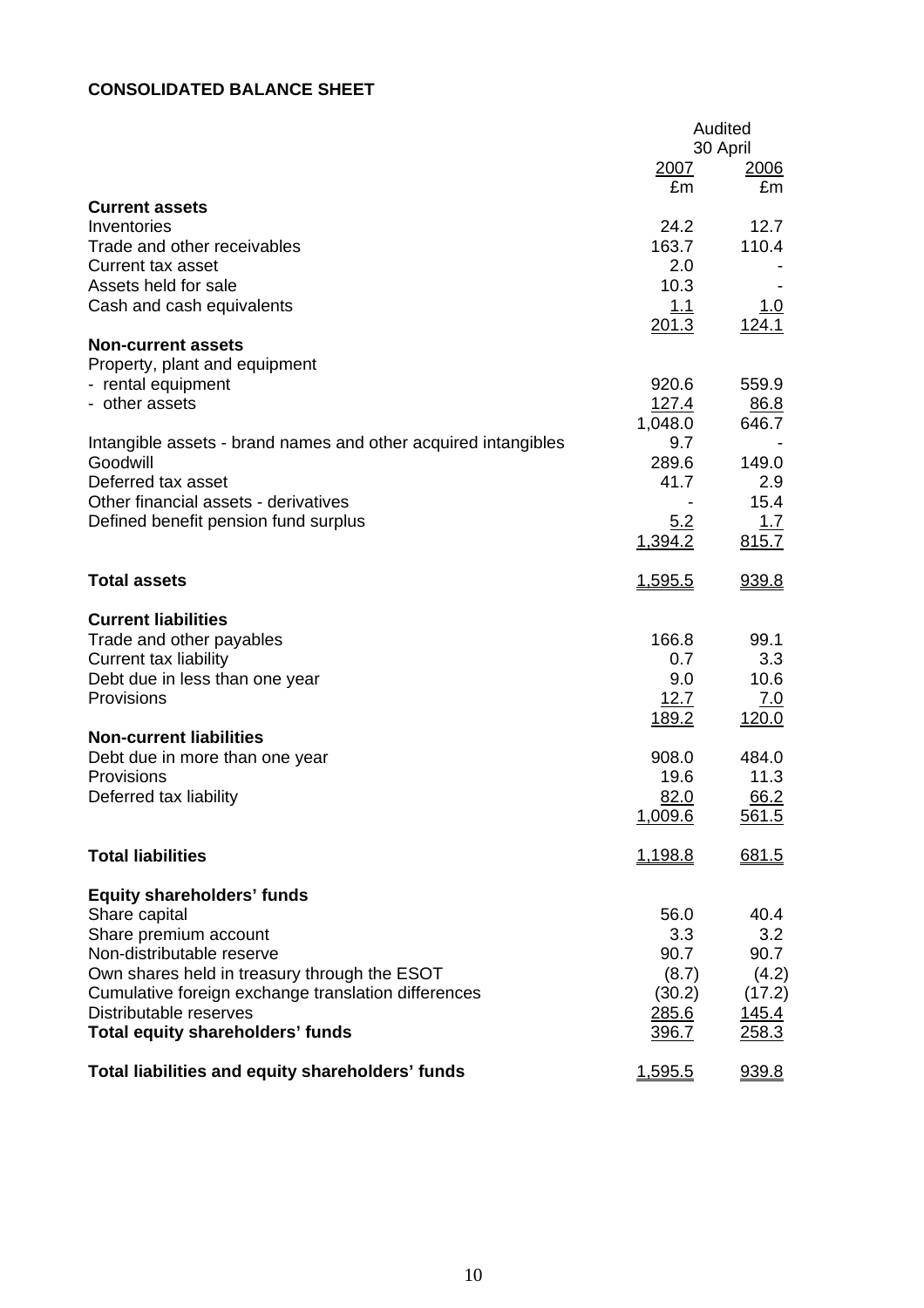# **CONSOLIDATED CASH FLOW STATEMENT**

|                                                                      | Audited                  |                  |        |                  |
|----------------------------------------------------------------------|--------------------------|------------------|--------|------------------|
|                                                                      | Year to 30 April<br>2007 |                  | 2006   |                  |
|                                                                      | £m                       | £m               | £m     | £m               |
| <b>Cash flows from operating activities</b>                          |                          |                  |        |                  |
| Cash generated from operations before exceptional items              |                          | 319.3            |        | 215.2            |
| Pension payment                                                      |                          |                  |        | (17.1)           |
| <b>Exceptional items</b>                                             |                          | (19.0)           |        | 11.1             |
| Cash generated from operations                                       |                          | 300.3            |        | 209.2            |
| Financing costs paid before exceptional items                        | (64.2)<br>(49.8)         |                  | (38.7) |                  |
| Exceptional financing costs paid<br>Financing costs paid             |                          | (114.0)          | (13.3) | (52.0)           |
| Tax paid                                                             |                          | (5.0)            |        | (2.8)            |
| Net cash from operating activities                                   |                          | <u>181.3</u>     |        | <u>154.4</u>     |
|                                                                      |                          |                  |        |                  |
| <b>Cash flows from investing activities</b>                          |                          |                  |        |                  |
| Acquisition of businesses                                            |                          | (327.2)          |        | (57.0)           |
| Disposal of businesses<br>Payments for property, plant and equipment |                          | (308.3)          |        | 12.8<br>(229.3)  |
| Proceeds on sale of property, plant and equipment                    |                          |                  |        |                  |
| and assets held for sale                                             |                          | 78.5             |        | 50.4             |
| Net cash used in investing activities                                |                          | (557.0)          |        | (223.1)          |
|                                                                      |                          |                  |        |                  |
| <b>Cash flows from financing activities</b>                          |                          |                  |        |                  |
| Drawdown of loans<br>Redemption of loans                             |                          | 890.5<br>(641.8) |        | 257.5<br>(244.0) |
| Capital element of finance lease payments                            |                          | (9.9)            |        | (12.1)           |
| Purchase of own shares by the ESOT                                   |                          | (4.9)            |        | (2.8)            |
| Dividends paid                                                       |                          | (7.0)            |        | (2.0)            |
| Proceeds from issue of ordinary shares                               |                          | <u>148.9</u>     |        | 70.9             |
| Net cash from financing activities                                   |                          | 375.8            |        | 67.5             |
| Increase/(decrease) in cash and cash equivalents                     |                          | 0.1              |        | (1.2)            |
| Opening cash and cash equivalents                                    |                          | 1.0              |        | 2.1              |
| Effect of exchange rate changes                                      |                          |                  |        | 0.1              |
| Closing cash and cash equivalents                                    |                          | 1.1              |        | $\overline{1.0}$ |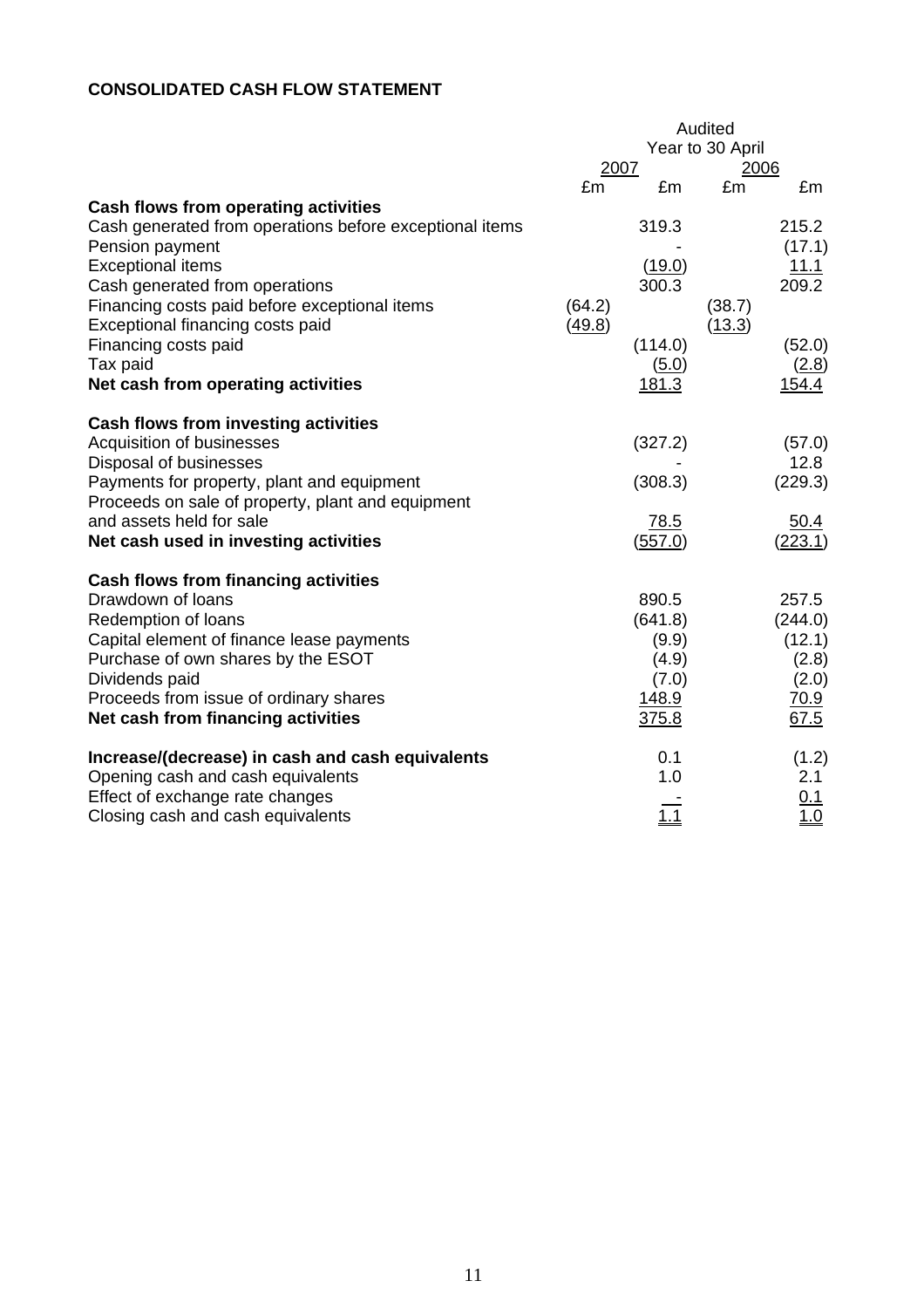## 1. Basis of preparation

The financial statements for the year ended 30 April 2007 were approved by the directors on 25 June 2007. This preliminary announcement of the results for the year ended 30 April 2007 contains information derived from the forthcoming 2007 Annual Report & Accounts and does not constitute the statutory accounts for either 2006/7 or 2005/6 for the purposes of section 240(3) of the Companies Act 1985. The 2006/7 results are extracted from the audited accounts for that year which have not yet been filed with Companies House. The comparative figures for 2005/6 have been extracted from the accounts for that year which have been delivered to Companies House. The auditors' reports in respect of both years were unqualified and do not contain a statement under section 237(2) or (3) of the Companies Act 1985. The results for the year ended and quarter ended 30 April 2007 have been prepared in accordance with relevant IFRS and the accounting policies set out in the Group's Annual Report & Accounts for the year ended 30 April 2006.

The figures for the fourth quarter are unaudited.

The exchange rates used in respect of the US dollar are:

|                                     | 2007 | 2006 |
|-------------------------------------|------|------|
| Average for the year ended 30 April | 1.91 | 1.78 |
| At 30 April                         | 2.00 | 1.82 |

| 2.<br>Segmental analysis  |         | Operating        |              |              |
|---------------------------|---------|------------------|--------------|--------------|
|                           |         | profit before    | Exceptional  |              |
|                           |         | exceptionals     | items and    | Operating    |
|                           | Revenue | and amortisation | amortisation | profit       |
| Three months to 30 April  | £m      | £m               | £m           | £m           |
| <u>2007</u>               |         |                  |              |              |
| Sunbelt                   | 178.3   | 30.4             | (17.1)       | 13.3         |
| A-Plant                   | 50.2    | 5.9              | (6.5)        | (0.6)        |
| <b>Ashtead Technology</b> | 5.3     | 1.8              |              | 1.8          |
| Corporate costs           |         | (2.4)            | (0.1)        | (2.5)        |
|                           | 233.8   | 35.7             | (23.7)       | 12.0         |
| 2006                      |         |                  |              |              |
| Sunbelt                   | 115.6   | 21.6             | (0.9)        | 20.7         |
| A-Plant                   | 41.8    | 4.3              |              | 4.3          |
| <b>Ashtead Technology</b> | 4.3     | 1.1              |              | 1.1          |
| Corporate costs           |         | (1.3)            |              | (1.3)        |
|                           | 161.7   | 25.7             | (0.9)        | 24.8         |
| Year to 30 April          |         |                  |              |              |
| 2007                      |         |                  |              |              |
| Sunbelt                   | 684.6   | 132.5            | (42.3)       | 90.2         |
| A-Plant                   | 189.9   | 20.1             | (6.8)        | 13.3         |
| Ashtead Technology        | 21.6    | 6.2              |              | 6.2          |
| Corporate costs           |         | (8.3)            | (0.3)        | (8.6)        |
|                           | 896.1   | <u>150.5</u>     | (49.4)       | <u>101.1</u> |
| 2006                      |         |                  |              |              |
| Sunbelt                   | 461.2   | 98.9             | 13.4         | 112.3        |
| A-Plant                   | 160.7   | 13.9             |              | 13.9         |
| <b>Ashtead Technology</b> | 16.1    | 4.0              |              | 4.0          |
| Corporate costs           |         | (5.7)            |              | (5.7)        |
|                           | 638.0   | <u> 111.1</u>    | 13.4         | 124.5        |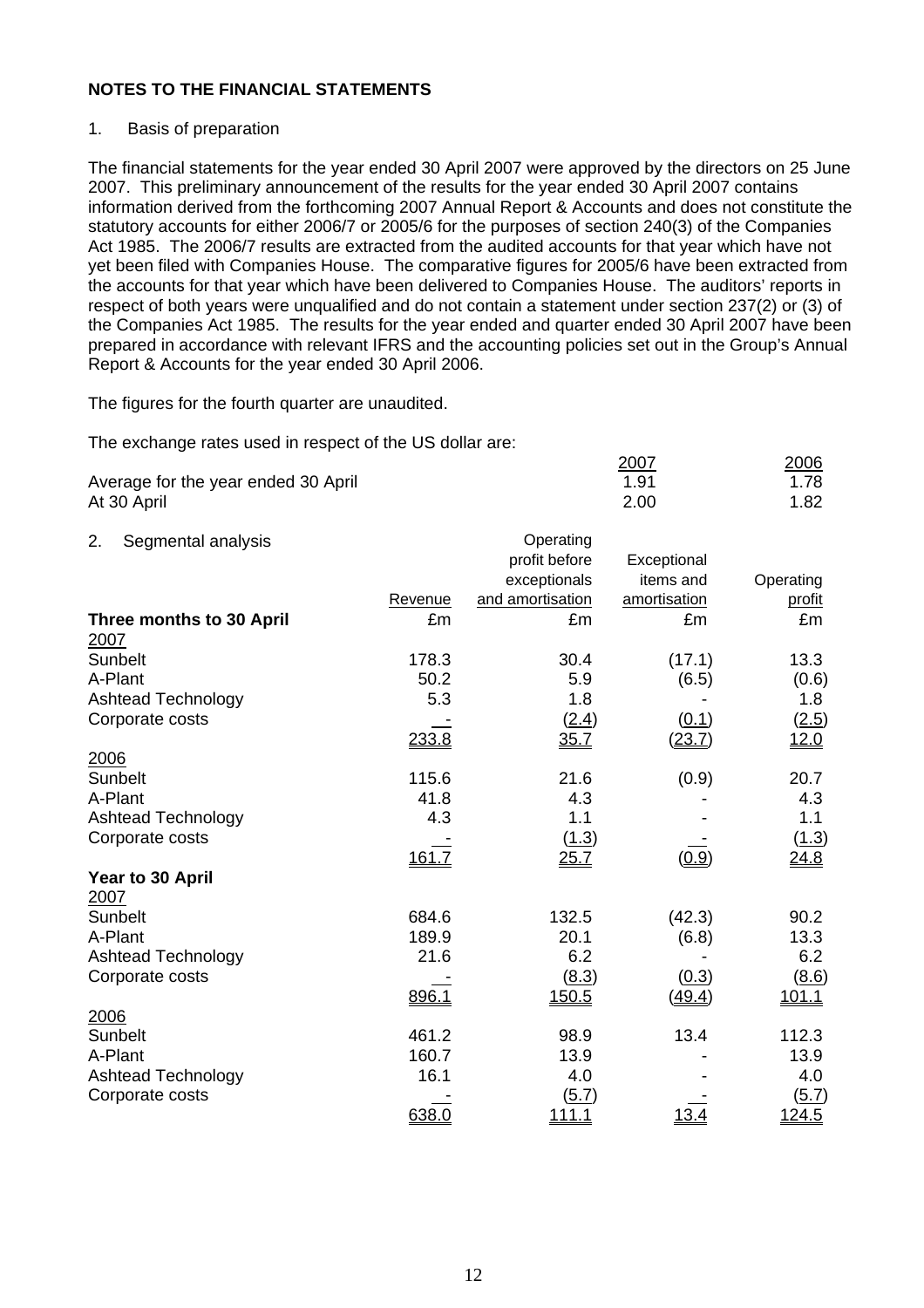# 3. Operating costs

|                                        | <b>Before</b> | 2007         |              |               | 2006         |              |
|----------------------------------------|---------------|--------------|--------------|---------------|--------------|--------------|
|                                        | exceptional   | Exceptional  |              | <b>Before</b> |              |              |
|                                        | items and     | items and    |              | exceptional   | Exceptional  |              |
|                                        | amortisation  | amortisation | <b>Total</b> | <u>items</u>  | <u>items</u> | <b>Total</b> |
|                                        | £m            | £m           | £m           | £m            | £m           | £m           |
| Three months to 30 April               |               |              |              |               |              |              |
| Staff costs:                           |               |              |              |               |              |              |
| <b>Salaries</b>                        | 71.2          |              | 71.2         | 47.7          |              | 47.7         |
| Social security costs                  | 6.1           |              | 6.1          | 4.2           |              | 4.2          |
| Other pension costs                    | 1.0           |              | 1.0          | 0.6           |              | 0.6          |
| Redundancies and retention bonuses     |               | <u>1.4</u>   | 1.4          |               |              |              |
|                                        | 78.3          | 1.4          | 79.7         | 52.5          |              | 52.5         |
| Other operating costs:                 |               |              |              |               |              |              |
| Vehicle costs                          | 15.4          |              | 15.4         | 12.7          |              | 12.7         |
| Spares, consumables & external repairs | 15.3          |              | 15.3         | 12.9          |              | 12.9         |
| <b>Facility costs</b>                  | 13.3          | 6.1          | 19.4         | 8.9           |              | 8.9          |
| Other external charges                 | 37.8          | 10.0         | 47.8         | 23.9          | 0.5          | <u>24.4</u>  |
|                                        | 81.8          | <u>16.1</u>  | 97.9         | 58.4          | 0.5          | 58.9         |
| Other income:                          |               |              |              |               |              |              |
| Profit on disposal of fixed assets     | (5.2)         | 0.9          | (4.3)        | (3.6)         | 0.4          | (3.2)        |
| Depreciation and amortisation:         |               |              |              |               |              |              |
| Depreciation                           | 43.2          | 0.9          | 44.1         | 28.7          |              | 28.7         |
| Amortisation of acquired intangibles   |               | <u>4.4</u>   | 4.4          |               |              |              |
|                                        | 43.2          | 5.3          | 48.5         | 28.7          |              | 28.7         |
|                                        | 198.1         | 23.7         | 221.8        | 136.0         | 0.9          | 136.9        |
| Year to 30 April                       |               |              |              |               |              |              |
| Staff costs:                           |               |              |              |               |              |              |
| <b>Salaries</b>                        | 258.5         |              | 258.5        | 181.8         | 0.3          | 182.1        |
| Social security costs                  | 21.4          |              | 21.4         | 15.5          |              | 15.5         |
| Other pension costs                    | 4.7           |              | 4.7          | 2.8           |              | 2.8          |
| Redundancies and retention bonuses     |               | <u> 10.1</u> | 10.1         |               |              |              |
|                                        | 284.6         | 10.1         | 294.7        | 200.1         | 0.3          | 200.4        |
| Other operating costs:                 |               |              |              |               |              |              |
| Vehicle costs                          | 64.3          | ۰            | 64.3         | 51.7          |              | 51.7         |
| Spares, consumables & external repairs | 57.5          |              | 57.5         | 45.3          |              | 45.3         |
| <b>Facility costs</b>                  | 47.8          | 10.2         | 58.0         | 31.8          | 0.5          | 32.3         |
| Other external charges                 | 143.4         | 16.3         | 159.7        | 93.5          | 0.8          | 94.3         |
|                                        | 313.0         | 26.5         | 339.5        | 222.3         | 1.3          | 223.6        |
| Other income:                          |               |              |              |               |              |              |
| Profit on disposal of fixed assets     | (11.8)        | 0.9          | (10.9)       | (9.1)         | (3.7)        | (12.8)       |
| Other income                           |               |              |              |               | (11.3)       | (11.3)       |
|                                        |               |              |              | (9.1)         |              |              |
|                                        | (11.8)        | 0.9          | (10.9)       |               | (15.0)       | (24.1)       |
| Depreciation and amortisation:         |               |              |              |               |              |              |
| Depreciation                           | 159.8         | 0.9          | 160.7        | 113.6         |              | 113.6        |
| Amortisation of acquired intangibles   |               | 11.0         | 11.0         |               |              |              |
|                                        | 159.8         | <u>11.9</u>  | <u>171.7</u> | 113.6         |              | 113.6        |
|                                        | 745.6         | 49.4         | 795.0        | 526.9         | (13.4)       | 513.5        |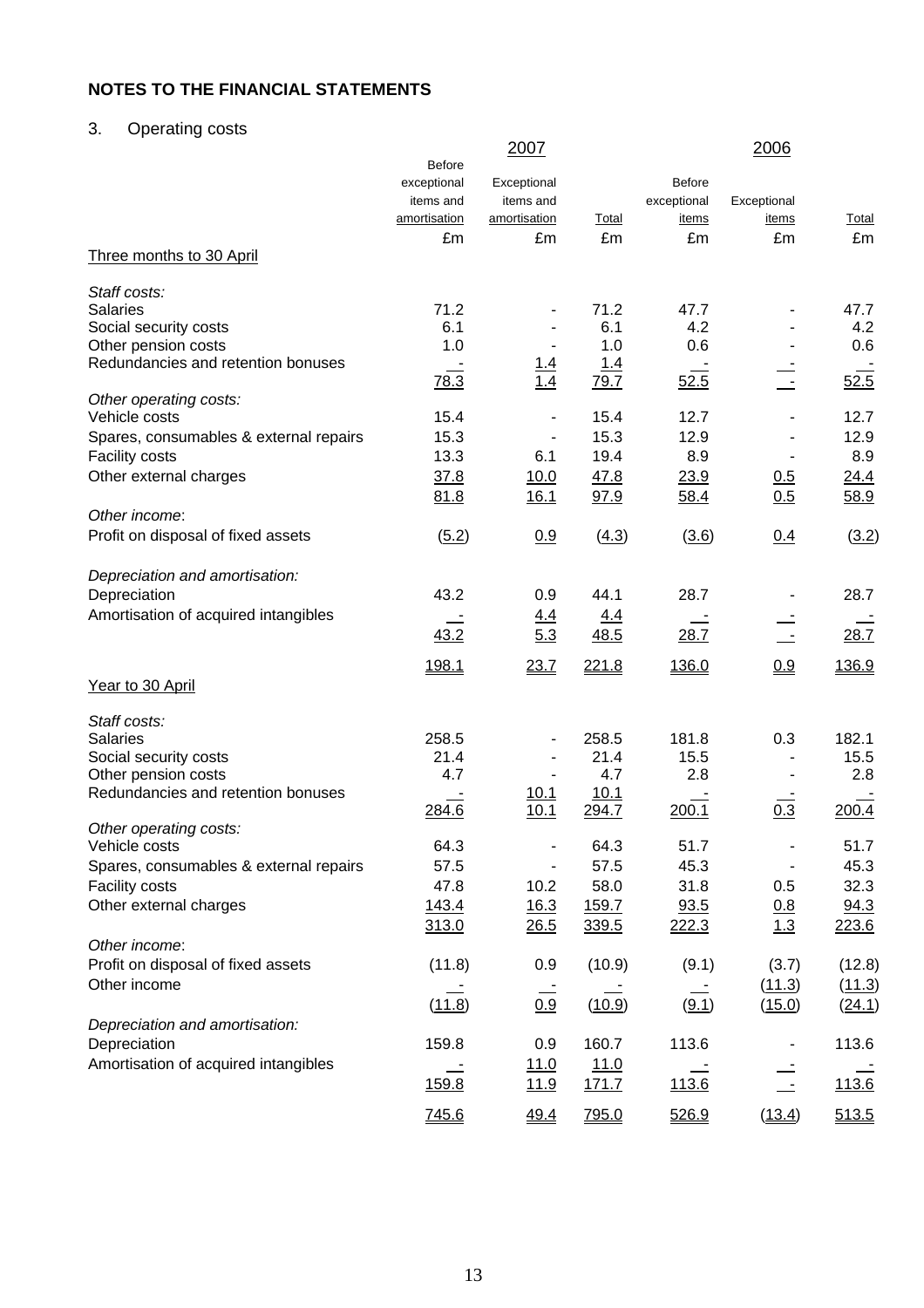4. Exceptional items, amortisation and fair value remeasurements related to embedded derivatives

'Exceptional items' are those items of financial performance that are material and non-recurring in nature. Amortisation relates to the periodic write off of acquired intangible assets. Non-cash fair value remeasurements relate to embedded derivatives within long term debt instruments. The Group believes these items should be disclosed separately within the consolidated income statement to assist in the understanding of the financial performance of the Group.Exceptional items, amortisation and fair value remeasurements are excluded from underlying profit and earnings per share and are set out below:  $T$  to 30 April Xear to 30 April 19

|                                                | Three months to 30 April |       | Year to 30 April |             |  |
|------------------------------------------------|--------------------------|-------|------------------|-------------|--|
|                                                | 2007<br>2006             |       | 2007             | <u>2006</u> |  |
|                                                | £m                       | £m    | £m               | £m          |  |
| Senior note redemption costs                   |                          |       | 42.1             | 5.0         |  |
| Write off of deferred financing costs relating |                          |       |                  |             |  |
| to debt redeemed                               |                          |       | 10.5             | 1.5         |  |
| Acquisition integration costs                  | 5.2                      | 0.4   | 21.3             | 0.8         |  |
| Rebranding costs                               | 6.9                      |       | 9.4              |             |  |
| UK restructuring                               | 6.2                      |       | 6.2              |             |  |
| <b>Litigation proceeds</b>                     |                          |       |                  | (11.3)      |  |
| Profit on sale of scaffolding                  |                          | 0.5   |                  | (2.9)       |  |
| Gain on repayment of convertible loan note     |                          |       |                  | (2.0)       |  |
| Other costs                                    | <u>1.0</u>               |       | 2.0              | 0.3         |  |
| Total exceptional items                        | 19.3                     | 0.9   | 91.5             | (8.6)       |  |
| Amortisation of acquired intangibles           | 4.4                      |       | 11.0             |             |  |
| Fair value remeasurements of embedded          |                          |       |                  |             |  |
| derivatives                                    |                          | (0.5) | 15.4             | (5.6)       |  |
|                                                | <u>23. </u>              | 0.4   | 117.9            | (14.2)      |  |

Senior note redemption costs include 'make-whole' payments and associated costs of £25.4m paid at closing on 31 August 2006 for NationsRent's \$400m secured and unsecured loan notes and £16.7m paid on the same date on redemption of the £78m Ashtead secured loan notes due 2014. The write off of deferred financing costs relates to deferred costs previously carried forward on both Ashtead's sterling senior notes and its \$800m asset based bank facility which was replaced on 31 August 2006 by a new \$1.75bn asset based bank facility. Acquisition integration costs relate primarily to employee retention and severance costs and vacant property costs following the NationsRent acquisition while rebranding relates to new signage and painting of former NationsRent facilities and equipment. The UK restructuring relates to principally vacant property costs and the write off of leasehold improvements at profit centres that will be closed as a result of the A-Plant move to fewer, larger sites.

The items detailed in the table above are presented in the income statement as follows:

|                                                     | Three months to 30 April | Year to 30 April |               |                  |  |
|-----------------------------------------------------|--------------------------|------------------|---------------|------------------|--|
|                                                     | 2007<br>2006             |                  | 2007          | <u> 2006</u>     |  |
|                                                     | £m                       | £m               | £m            | £m               |  |
| Staff costs                                         | 1.4                      |                  | 10.1          | 0.3 <sub>1</sub> |  |
| Other operating costs                               | 16.1                     | 0.5              | 26.5          | 1.3              |  |
| Other income                                        | 0.9                      | 0.4              | 0.9           | (15.0)           |  |
| Depreciation                                        | 0.9                      |                  | 0.9           |                  |  |
| Amortisation of acquired intangibles                | <u>4.4</u>               |                  | <u>11.0</u>   |                  |  |
| Charged/(credited) in arriving at operating profit  | 23.7                     | 0.9              | 49.4          | (13.4)           |  |
| Net financing (income)/costs                        |                          | (0.5)            | 68.5          | (0.8)            |  |
| Charged/(credited) in arriving at profit before tax | <u>23.7</u>              | <u>0.4</u>       | <u> 117.9</u> | <u>(14.2)</u>    |  |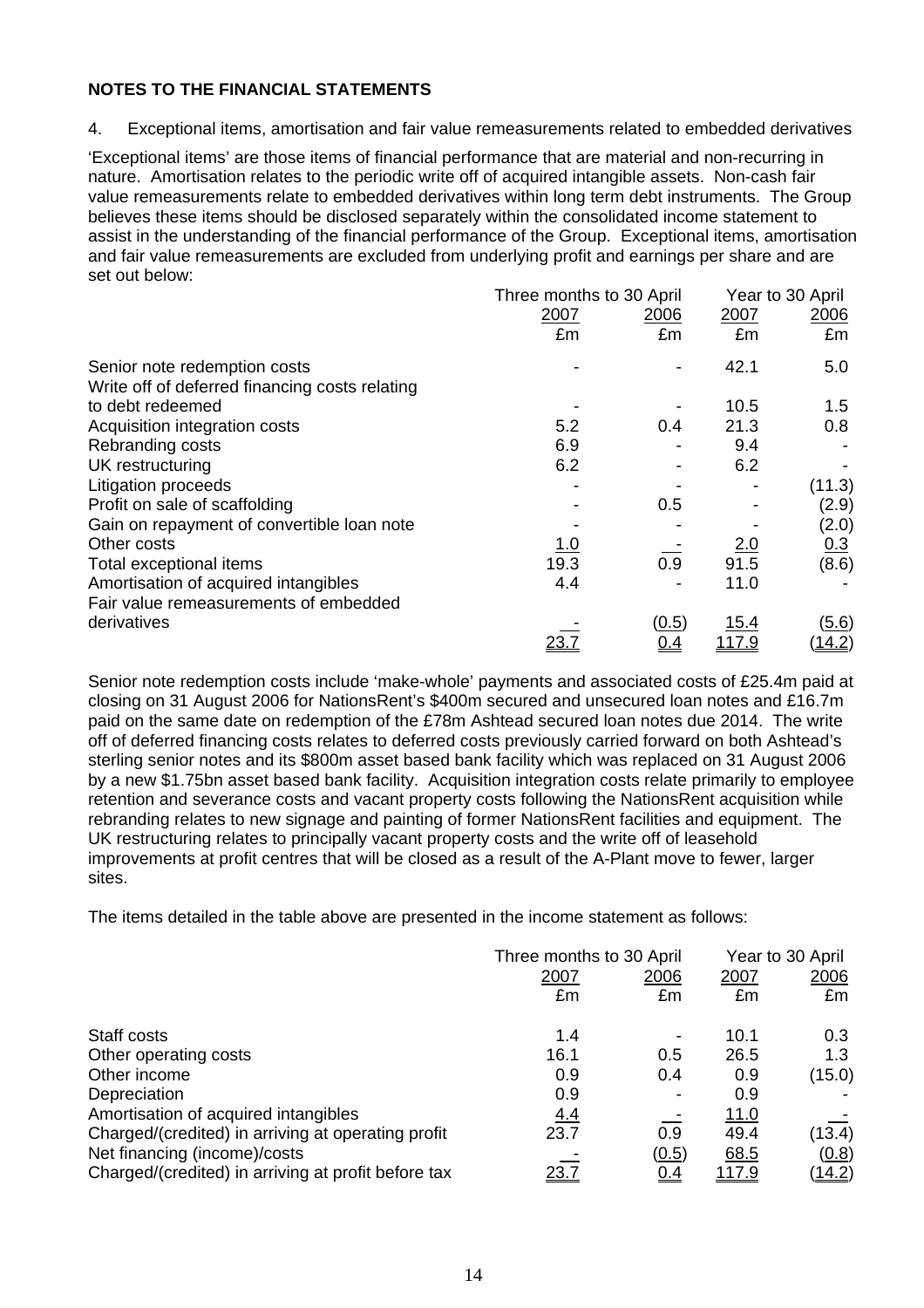#### 5. Financing costs

|                                                                                                           | Three months to<br>30 April |                   | Year to<br>30 April |                    |
|-----------------------------------------------------------------------------------------------------------|-----------------------------|-------------------|---------------------|--------------------|
|                                                                                                           | 2007                        | 2006              | 2007                | <u>2006</u>        |
|                                                                                                           | £m                          | £m                | £m                  | £m                 |
| Investment income:<br>Interest and other financial income<br>Expected return on assets of defined benefit |                             | 0.3               | 0.1                 | 0.5                |
| pension plan                                                                                              | 0.8<br>0.8                  | 0.3<br>0.6        | $\frac{3.8}{3.9}$   | $\frac{2.2}{2.7}$  |
| Exceptional income and fair value remeasurements                                                          |                             |                   |                     |                    |
| of embedded derivatives in long term debt<br>Total investment income                                      | 0.8                         | $\frac{0.5}{1.1}$ | 3.9                 | 7.8<br>10.5        |
| Interest expense:                                                                                         |                             |                   |                     |                    |
| Bank interest payable                                                                                     | 9.9                         | 4.4               | 34.0                | 16.3               |
| Interest on second priority senior secured notes                                                          | 9.1                         | 5.4               | 31.7                | 19.7               |
| Interest payable on finance leases<br>5.25% unsecured convertible loan note, due 2008:                    | 0.4                         | 0.4               | 1.6                 | 1.8                |
| - interest payable                                                                                        |                             |                   |                     | 1.9                |
| - non-cash unwind of discount<br>Non-cash unwind of discount on defined benefit                           |                             |                   |                     | 1.0                |
| pension plan liabilities<br>Non-cash unwind of discount on self insurance                                 | 0.5                         | 0.2               | 2.5                 | 2.2                |
| provisions                                                                                                | 0.3                         | 0.4               | 0.7                 | 0.4                |
| Amortisation of deferred costs of debt raising                                                            | 0.6                         | 0.7               | 2.5                 | 2.7                |
| Other                                                                                                     | 20.8                        | 0.3<br>11.8       | 73.0                | 0.3<br>46.3        |
| Exceptional costs and fair value remeasurements                                                           |                             |                   |                     |                    |
| of embedded derivatives in long term debt<br>Total interest expense                                       | 20.8                        | 11.8              | 68.5<br>141.5       | <u>7.0</u><br>53.3 |
| Net financing costs before exceptional items and                                                          |                             |                   |                     |                    |
| fair value remeasurements of embedded derivatives<br>Net exceptional items and fair value                 | 20.0                        | 11.2              | 69.1                | 43.6               |
| remeasurements of embedded derivatives                                                                    |                             | (0.5)             | 68.5                | (0.8)              |
| Net financing costs                                                                                       | 20.0                        | 10.7              | 137.6               | 42.8               |

#### 6. Taxation

Following the refinancing of the Group at the time of the NationsRent acquisition and the improved trading results at A-Plant, the Group has recognised, as an exceptional tax credit, a previously unrecognised UK deferred tax asset of £35.9m.

The remaining tax credit for the year of £8.5m comprises a charge on profits before tax, exceptional items and intangible amortisation of £28.7m and a deferred tax credit of £37.2m on the exceptional items and intangible amortisation. The £28.7m tax charge on the underlying pre-tax profit of £81.4m represents an effective tax rate of 35% (2006 - 31%). The £28.7m underlying tax charge consists of a current tax charge of £0.1m relating to Singapore (2006 - £0.1m), a current tax charge of £0.3m relating to the US (2006 - £0.4m), a deferred tax charge of £6.0m relating to the UK (2006 - credit of £2.9m), a deferred tax charge of £22.2m relating to the US (2006 - charge of £23.5m), and a deferred tax charge of £0.1m relating to Singapore (2006 - £nil).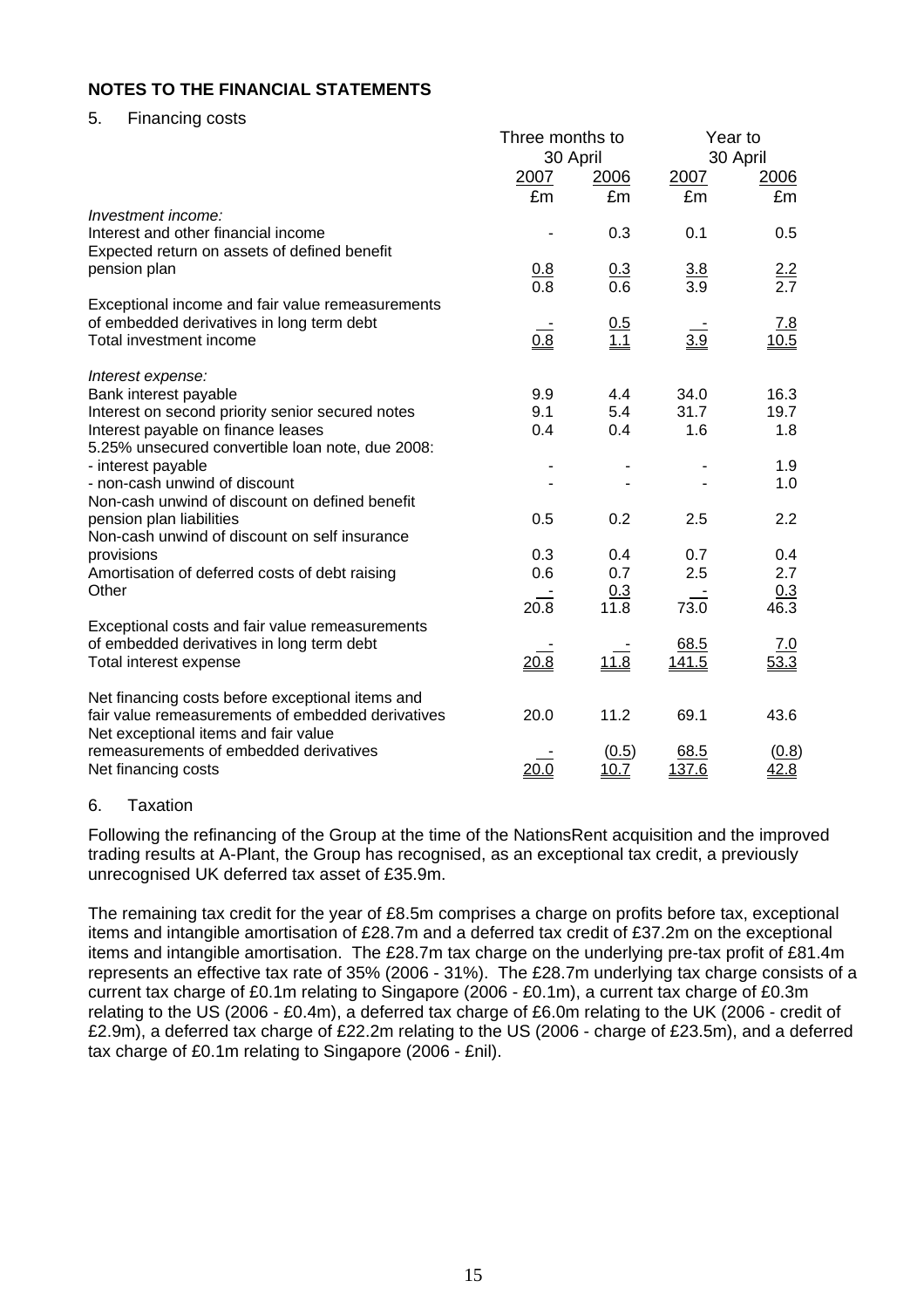## 7. Earnings per share

Basic and diluted earnings per share for the three and twelve months ended 30 April 2007 have been calculated based on the profit for the relevant period and on the weighted average number of ordinary shares in issue during that period (excluding shares held by the ESOT over which dividends have been waived). Diluted earnings per share is computed using the result for the relevant period and the diluted number of shares (ignoring any potential issue of ordinary shares which would be anti-dilutive). These are calculated as follows:

|                                                            | Three months to<br>30 April   |                       |                             | Year to<br>30 April    |  |
|------------------------------------------------------------|-------------------------------|-----------------------|-----------------------------|------------------------|--|
|                                                            | 2007                          | 2006                  | <u> 2007</u>                | 2006                   |  |
| Profit for the financial period (£m)                       | (6.8)                         | <u>12.4</u>           | <u>7.9</u>                  | <u>55.6</u>            |  |
| Weighted average number of shares (m) - basic<br>- diluted | <u>551.4</u><br>562.1         | <u>432.7</u><br>443.0 | 512.3<br>519.0              | 410.9<br>419.9         |  |
| Basic earnings per share<br>Diluted earnings per share     | <u>(1.2p)</u><br><u> 1.2p</u> | 2.8p<br>2.8p          | <u> 1.5p</u><br><u>1.5p</u> | <u> 13.5p</u><br>13.2p |  |

The weighted average number of shares shown as being in issue in previous periods has been adjusted to take account of the bonus element of the rights issue on 29 August 2006.

Underlying earnings per share (defined in any period as the earnings before exceptional items, amortisation of acquired intangibles and fair value remeasurements for that period divided by the weighted average number of shares in issue in that period) and cash tax earnings per share (defined in any period as underlying earnings before other deferred taxes divided by the weighted average number of shares in issue in that period) may be reconciled to the basic earnings per share as follows:

|                                                                                                                           | Three months to<br>30 April |                  | Year to<br>30 April |                  |
|---------------------------------------------------------------------------------------------------------------------------|-----------------------------|------------------|---------------------|------------------|
|                                                                                                                           | 2007                        | 2006             | 2007                | 2006             |
| Basic earnings per share                                                                                                  | (1.2p)                      | 2.8p             | 1.5p                | 13.5p            |
| Exceptional items, amortisation of acquired<br>intangibles and fair value remeasurements                                  | 4.3 <sub>p</sub>            | 0.1 <sub>p</sub> | 23.0p               | (3.4p)           |
| Tax on exceptional items,<br>amortisation and fair value remeasurements<br>Exceptional deferred tax credit for previously | (1.5p)                      | 0.2p             | (7.2p)              | 1.2p             |
| unrecognised UK tax losses                                                                                                | 0.2p                        |                  | (7.0p)              |                  |
| Underlying earnings per share                                                                                             | 1.8p                        | 3.1 <sub>p</sub> | 10.3 <sub>p</sub>   | 11.3p            |
| Other deferred tax                                                                                                        | <u>1.0p</u>                 | 0.5p             | 5.5p                | 5.1 <sub>p</sub> |
| Cash tax earnings per share                                                                                               | 2.8p                        | 3.6p             | <u>15.8p</u>        | <u>16.4p</u>     |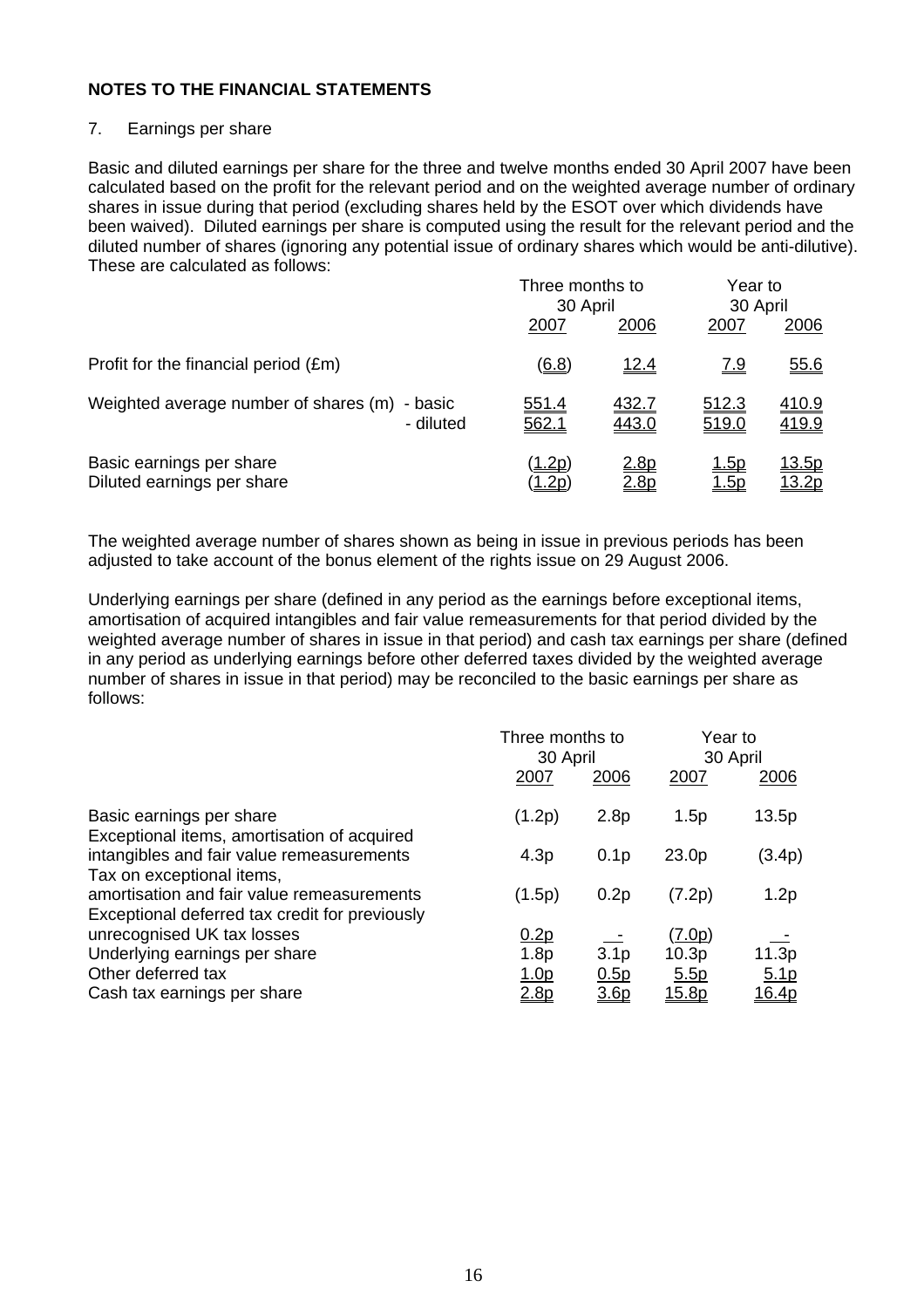## 8. Property, plant and equipment

|                               |             | <u> 2006</u> |                |             |              |
|-------------------------------|-------------|--------------|----------------|-------------|--------------|
|                               |             | Rental       |                | Rental      |              |
|                               | equipment   |              | Total          | equipment   | <b>Total</b> |
| Net book value                |             | £m           | £m             | £m          | £m           |
| At 1 May                      |             | 559.9        | 646.7          | 452.9       | 537.1        |
| Exchange difference           |             | (48.4)       | (54.4)         | 16.3        | 18.6         |
| <b>Reclassifications</b>      |             | (0.4)        |                | 0.3         |              |
| Additions                     |             | 256.4        | 290.2          | 201.8       | 220.2        |
| Acquisitions                  |             | 344.6        | 385.2          | 32.2        | 35.3         |
| <b>Disposals</b>              |             | (53.1)       | (59.0)         | (47.4)      | (50.9)       |
| Depreciation                  |             | (138.4)      | <u>(160.7)</u> | (96.2)      | (113.6)      |
| At 30 April                   |             | 920.6        | <u>1,048.0</u> | 559.9       | 646.7        |
| 9.<br>Called up share capital |             |              |                |             |              |
| Ordinary shares of 10p each:  |             |              |                |             |              |
|                               | 2007        |              | 2006           | 2007        | 2006         |
|                               | Number      |              | Number         | £m          | £m           |
| Authorised                    | 900,000,000 |              | 900,000,000    | <u>90.0</u> | 90.0         |

On 29 August 2006 the Group issued 152,240,015 ordinary shares of 10p each at £1 per share through a 3 for 8 rights issue which raised £152.2m before issue expenses of £5.5m. A further 3,324,267 shares were issued in the year ended 30 April 2007 at an average price of 64.6p per share under share option plans raising £2.2m.

Allotted, called up and fully paid  $559,898,348$   $404,334,066$  56.0  $40.4$ 

#### 10. Statement of changes in shareholders' equity

|                                     | Share<br>capital<br>£m | Share<br>premium<br>£m | <b>Non</b><br>distributable<br>reserves<br>£m | Own<br>shares<br>held in<br>treasury<br>(ESOT)<br>£m | Cumulative<br>foreign<br>exchange<br>translation<br>differences<br>£m | Distributable<br>reserves<br>£m | Total<br>£m | 30 April<br>2006<br>£m |
|-------------------------------------|------------------------|------------------------|-----------------------------------------------|------------------------------------------------------|-----------------------------------------------------------------------|---------------------------------|-------------|------------------------|
| Total recognised                    |                        |                        |                                               |                                                      |                                                                       |                                 |             |                        |
| income and expense                  |                        |                        |                                               |                                                      | (13.0)                                                                | 12.0                            | (1.0)       | 71.2                   |
| Shares issued                       | 15.6                   | 0.1                    | $\blacksquare$                                | $\overline{\phantom{a}}$                             |                                                                       | 133.2                           | 148.9       | 70.9                   |
| Dividends paid                      |                        |                        |                                               |                                                      |                                                                       | (7.0)                           | (7.0)       | (2.0)                  |
| Share based payments                |                        |                        |                                               |                                                      |                                                                       | 2.4                             | 2.4         | 1.3                    |
| Vesting of share awards             |                        |                        |                                               | 0.4                                                  |                                                                       | (0.4)                           |             |                        |
| Own shares purchased                |                        |                        |                                               | (4.9)                                                |                                                                       |                                 | (4.9)       | (2.8)                  |
| Net changes in shareholders' equity | 15.6                   | 0.1                    |                                               | (4.5)                                                | (13.0)                                                                | 140.2                           | 138.4       | 138.6                  |
| Opening shareholders' equity        | 40.4                   | <u>3.2</u>             | 90.7                                          | (4.2)                                                | (17.2)                                                                | 145.4                           | 258.3       | 119.7                  |
| Closing shareholders' equity        | 56.0                   | 3.3                    | 90.7                                          | (8.7)                                                | (30.2)                                                                | 285.6                           | 396.7       | 258.3                  |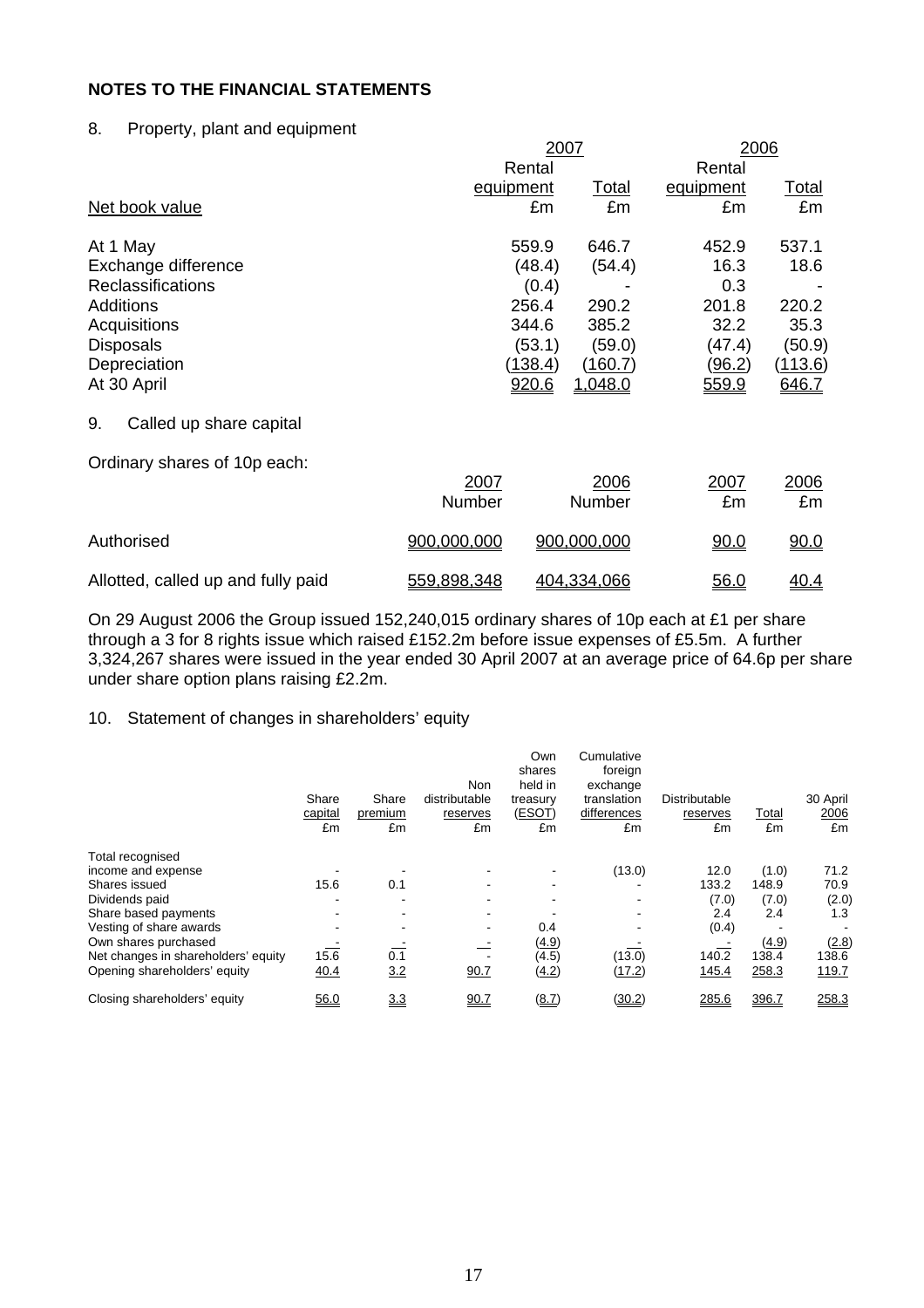#### 11. Notes to the cash flow statement

|                                                         |           | Year to           |  |  |
|---------------------------------------------------------|-----------|-------------------|--|--|
|                                                         |           | 30 April          |  |  |
|                                                         | 2007      | <u> 2006</u>      |  |  |
|                                                         | £m        | £m                |  |  |
| a) Cash flow from operating activities                  |           |                   |  |  |
| Operating profit                                        | 101.1     | 124.5             |  |  |
| Depreciation and amortisation                           | 171.7     | 113.6             |  |  |
| <b>Exceptional items</b>                                | 37.5      | (13.4)            |  |  |
| <b>EBITDA</b> before exceptional items                  | 310.3     | 224.7             |  |  |
| Profit on disposal of property, plant and equipment     | (11.8)    | (9.1)             |  |  |
| Decrease in inventories                                 | 14.8      | 2.2               |  |  |
| Decrease/(increase) in trade and other receivables      | 7.2       | (11.2)            |  |  |
| (Decrease)/increase in trade and other payables         | (4.6)     | 7.5               |  |  |
| Exchange differences                                    | 1.1       | (0.3)             |  |  |
| Other non-cash movements                                | 2.3       | 1.4               |  |  |
| Cash generated from operations before exceptional items | 319.3     | 215.2             |  |  |
| b) Reconciliation to net debt                           |           |                   |  |  |
| (Increase)/decrease in cash in the period               | (0.1)     | 1.2               |  |  |
| Increase in debt through cash flow                      | 238.8     | $\frac{1.4}{2.6}$ |  |  |
| Change in net debt from cash flows                      | 238.7     |                   |  |  |
| Debt acquired                                           | 232.8     |                   |  |  |
| Exchange difference                                     | (64.7)    | 3.7               |  |  |
| Non-cash movements:                                     |           |                   |  |  |
| - deferred costs of debt raising                        | 13.0      | 4.0               |  |  |
| - convertible loan note                                 |           | (1.0)             |  |  |
| - capital element of new finance leases                 | 2.5       | <u>2.0</u>        |  |  |
| Movement in net debt in the period                      | 422.3     | 11.3              |  |  |
| Opening net debt                                        | 493.6     | 482.3             |  |  |
| Closing net debt                                        | 915.9     | 493.6             |  |  |
| c) Analysis of net debt                                 |           |                   |  |  |
| 1 Mav<br>Cash<br>Debt<br>Exchange                       | Non-cash. | 30 April          |  |  |

|                        | 1 May | Exchange      | Cash          | Debt     | Non-cash     | 30 April |
|------------------------|-------|---------------|---------------|----------|--------------|----------|
|                        | 2006  | movement      | flow          | acquired | movements    | 2007     |
|                        | £m    | £m            | £m            | £m       | £m           | £m       |
| Cash                   | (1.0) |               | (0.1)         |          |              | (1.1)    |
| Debt due within 1 year | 10.6  | (0.6)         | (13.4)        | 7.3      | 5.1          | 9.0      |
| Debt due after 1 year  | 484.0 | (64.1)        | 252.2         | 225.5    | <u>10.4</u>  | 908.0    |
| Total net debt         | 493.6 | <u>(64.7)</u> | <u> 238.7</u> | 232.8    | <u> 15.5</u> | 915.9    |

Details of the changes in the Group's debt following the NationsRent acquisition are given in the Review of Results, Balance Sheet and Cashflow accompanying these financial statements.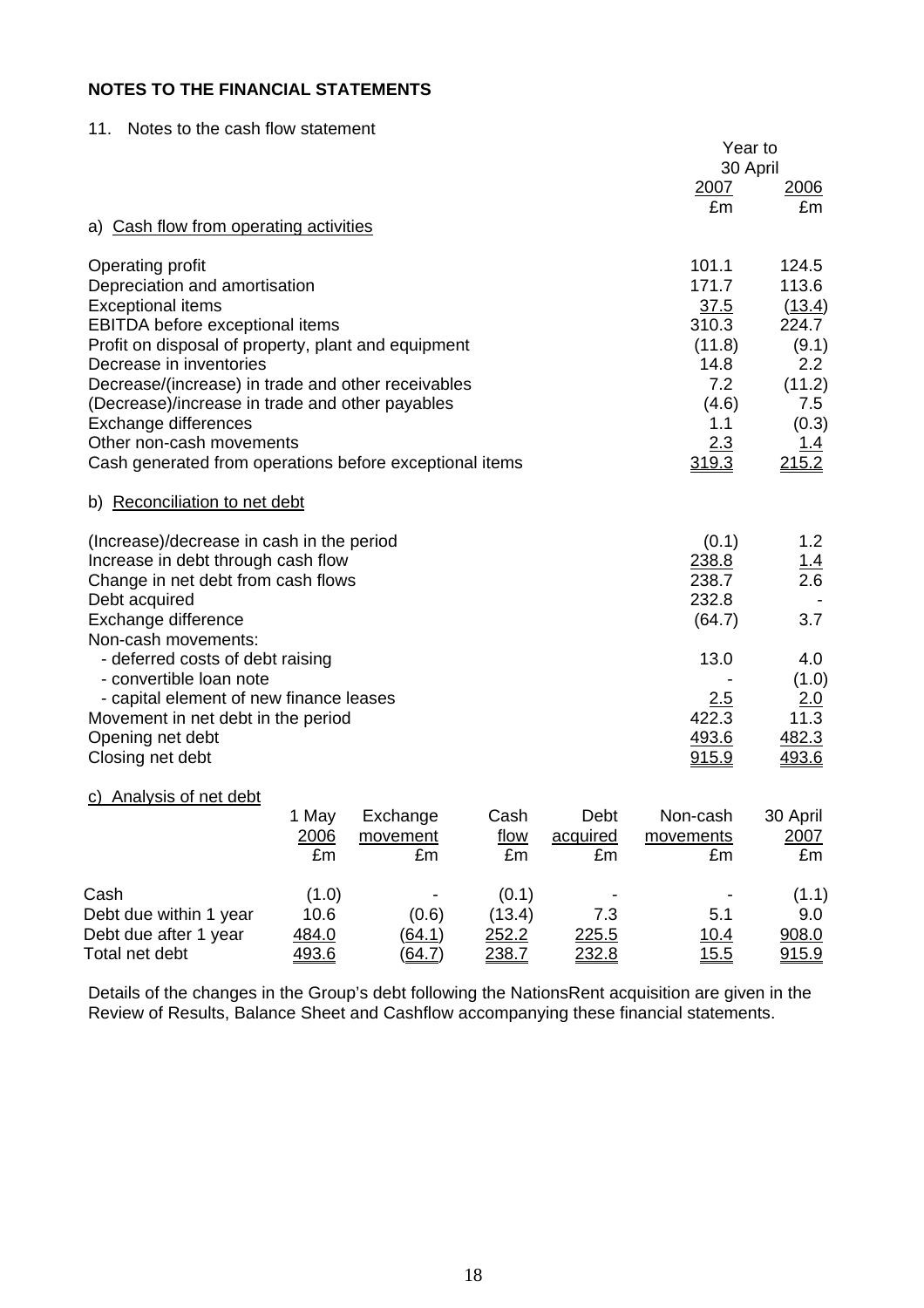- 11. Notes to the cash flow statement (continued)
- d) Acquisitions

|                                | Year to 30 April   |              |              |              |  |  |
|--------------------------------|--------------------|--------------|--------------|--------------|--|--|
|                                |                    | 2007         |              |              |  |  |
|                                | <b>NationsRent</b> | <u>Lux</u>   | Total        | <u>Total</u> |  |  |
|                                | £m                 | £m           | £m           | £m           |  |  |
| Initial consideration          | 311.2              | 15.8         | 327.0        | 57.0         |  |  |
| Less: cash/overdrafts acquired | (6.5)              | 0.3          | (6.2)        |              |  |  |
| Attributable costs paid        | <u>6.1</u>         | 0.3          | 6.4          |              |  |  |
|                                | <u>310.8</u>       | <u> 16.4</u> | <u>327.2</u> | <u>57.0</u>  |  |  |

## 12. Acquisitions

## *NationsRent Companies Inc ("NationsRent")*

On 31 August 2006, Sunbelt acquired the entire issued share capital of NationsRent for an initial consideration of \$592m plus acquisition costs subject to adjustment under closing balance sheet mechanisms. \$28m of the initial consideration was paid to an escrow agent to secure any claims under the warranties and indemnities with the balance being paid to the vendors at closing. \$0.5m of the escrow amount was returned to Sunbelt on 5 June 2007 by way of an agreed reduction in consideration resulting from warranty claims. Following the latest release from the escrow account to the vendors on 5 June 2007 \$6m remains in escrow.

As part of the NationsRent acquisition, the Group has agreed to pay deferred contingent consideration of up to \$89m. The amount of the deferred contingent consideration is linked to the Company's share price performance over the three years from 1 September 2006 to 31 August 2009. In the event that the Company's share price (measured on a five day average basis) rises by more than 22.2% above the reference price of 204p (as adjusted for the bonus element of the rights issue), contingent consideration becomes payable at the rate of \$5m for every additional 1% rise in the share price up to a maximum of 40% above the reference price. Accordingly, deferred contingent consideration starts to become payable when the Company's share price reaches 250p with the maximum \$89m being payable at 286p. The contingent consideration is payable on a quarterly basis in cash. It is not practicable to estimate reliably the amount of contingent consideration which will become payable and accordingly no provision has been made.

NationsRent's revenues and estimated operating profits under IFRS and Ashtead Group plc specific accounting policies for the period pre-acquisition (1 May to 31 August 2006) were \$230.7m and \$19.2m respectively. For the previous full year (1 May 2005 to 30 April 2006) NationsRent's estimated revenue and operating profit were \$605.8m and \$14.9m respectively on the same accounting basis.

Due to the operational integration of NationsRent and Sunbelt since acquisition, in particular the movement of rental equipment between profit centres and the merger of some profit centres, it is not practical to report the revenue and profit of the acquired business post acquisition.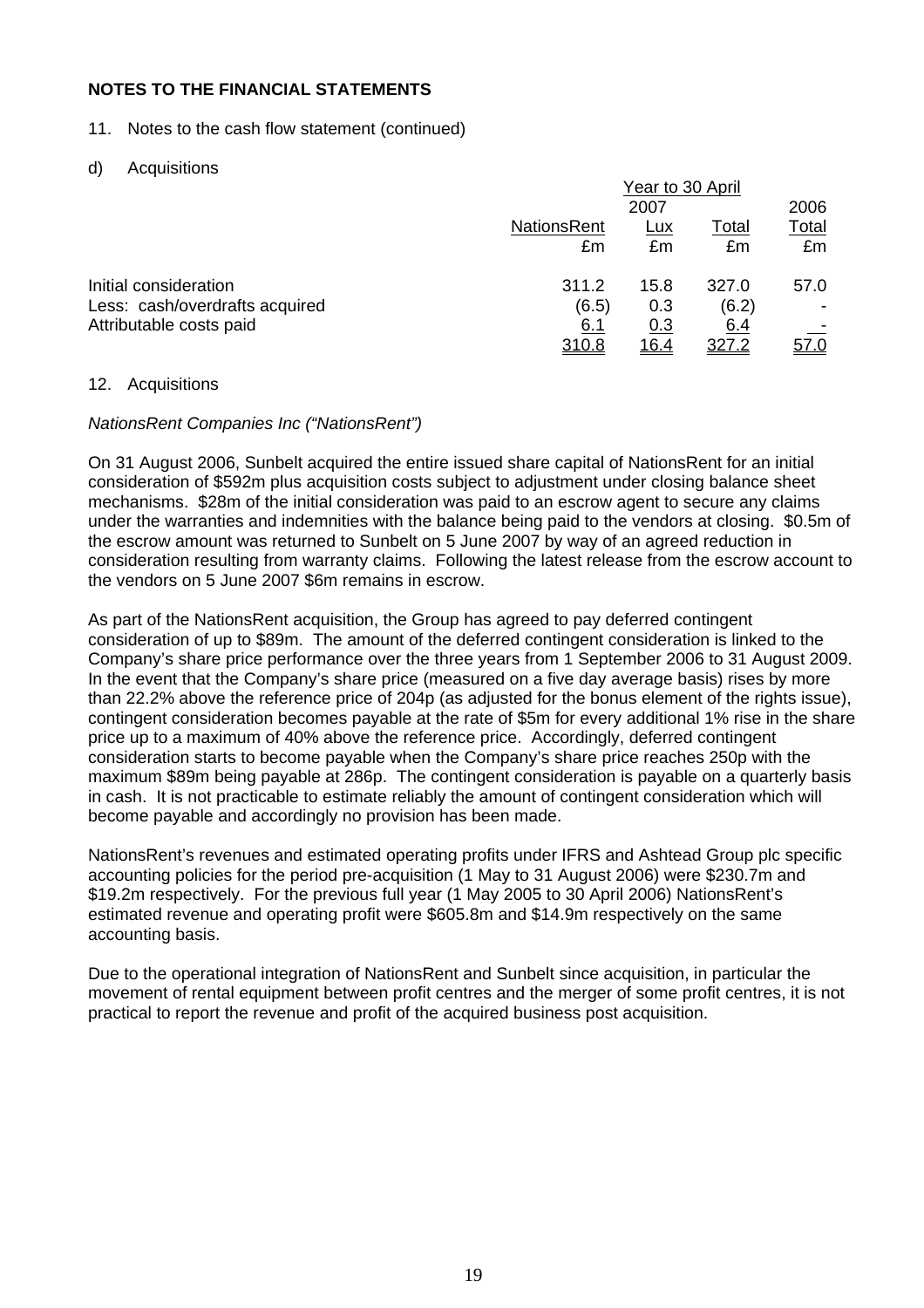## 12. Acquisitions (continued)

The provisional goodwill arising on the NationsRent acquisition is as follows:

| £m<br>28.0<br>54.4<br>6.5 |
|---------------------------|
|                           |
|                           |
|                           |
|                           |
|                           |
| 340.4                     |
| 39.8                      |
| 17.9                      |
| 31.1                      |
| (90.8)                    |
| (29.2)                    |
| <u>(232.6)</u>            |
| <u> 165.5</u>             |
|                           |
| 311.2                     |
| (0.3)                     |
| <u>6.1</u>                |
| 317.0                     |
| <u> 151.5</u>             |
|                           |

## *Lux Traffic Controls Limited ("Lux")*

On 16 October 2006, A-Plant purchased the entire issued share capital of Lux for total consideration of £15.8m and attributable costs of £0.3m. The acquisition included arrangements for the vendor to acquire from Lux for cash immediately after closing assets valued at £0.3m and consequently, before costs, there was a net cash outflow of £15.5m in connection with the acquisition. The consideration payable was subject to downwards only adjustment to the extent that Lux's net assets at closing are less than £4.25m. The necessary closing accounts have now been prepared and agreed with £60,000 of the £0.5m escrow amount being returned and the balance released to the vendor.

The net assets acquired and the goodwill arising on the acquisition are summarised in the table below: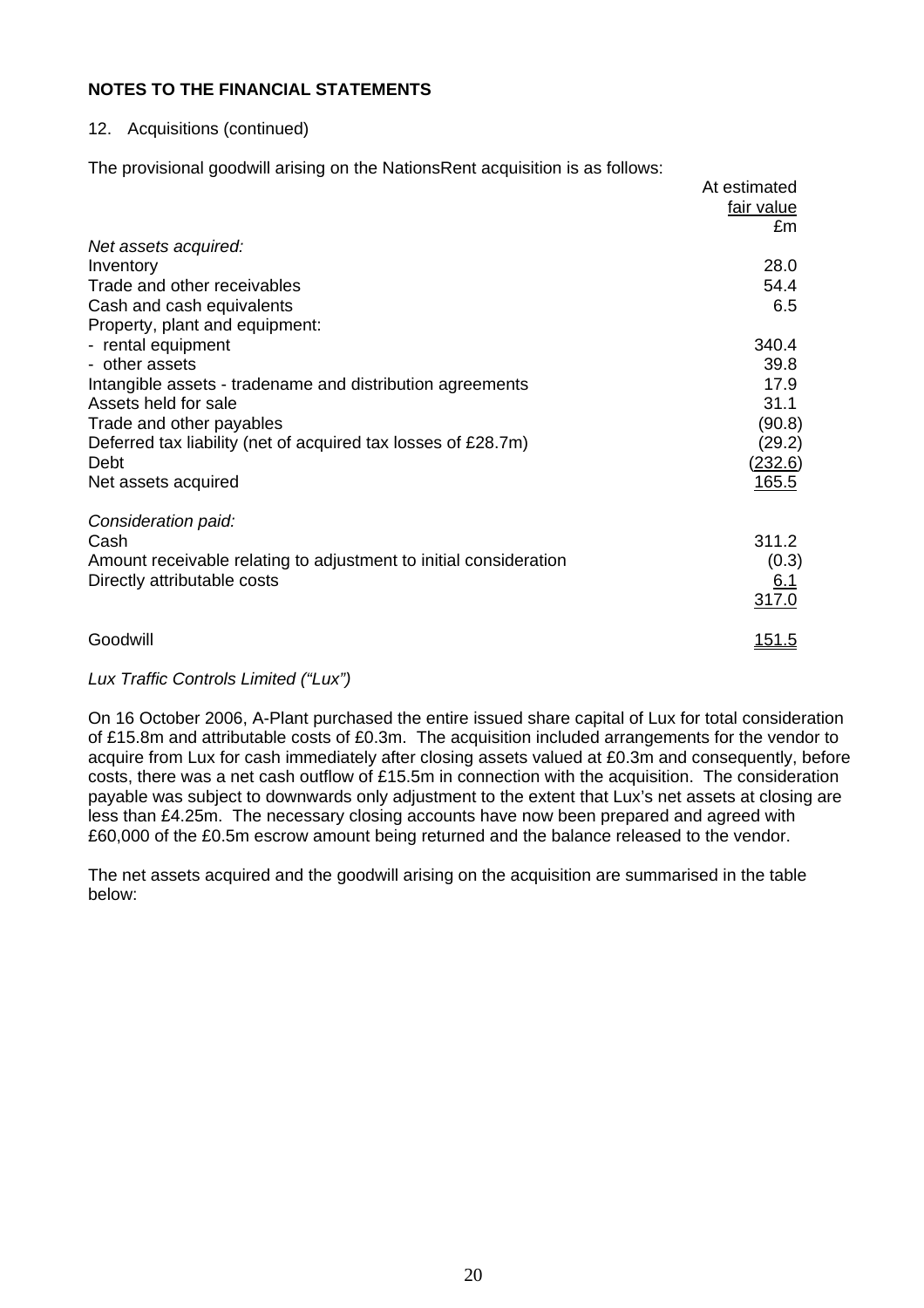## 12. Acquisitions (continued)

|                                                                | At fair value |
|----------------------------------------------------------------|---------------|
|                                                                | £m            |
| Net assets acquired:                                           |               |
| Inventory                                                      | 0.1           |
| Trade and other receivables                                    | 2.8           |
| Assets acquired by the vendor immediately after closing        | 0.3           |
| Property, plant and equipment:                                 |               |
| - rental equipment                                             | 4.2           |
| - other assets                                                 | 0.5           |
| Intangible assets (tradenames, customer list and non-competes) | 3.1           |
| Trade and other payables                                       | (2.8)         |
| Short term borrowings                                          | (0.3)         |
| Deferred tax liabilities                                       | (1.3)         |
| Debt                                                           | (0.2)         |
|                                                                | 6.4           |
| Consideration paid:                                            |               |
| Paid in cash at closing                                        | 15.8          |
| Directly attributable costs                                    | 0.3           |
|                                                                | 16.1          |
| Goodwill                                                       | <u>9.7</u>    |

Lux's revenue and operating profit in the period from 1 May 2006 to 16 October 2006 were £9.5m and £0.6m, respectively and, for the year ended 30 April 2006, £18.4m and £0.8m respectively. For the same reasons as NationsRent, it is not practical to report the revenue and profit of the acquired business post acquisition.

## 13. Contingent liabilities and contingent assets

The Group is subject to periodic legal claims in the ordinary course of its business. However, net of provisions held, the claims outstanding at 30 April 2007 are not expected to have a significant impact on the Group's financial position.

## 14. Seasonality

Our business is subject to significant fluctuations in performance from quarter to quarter as a result of seasonal effects. Commercial construction activity tends to increase in the summer and during extended periods of mild weather and to decrease in the winter and during extended periods of inclement weather. Furthermore, due to the incidence of public holidays in the US and the UK, there are more billing days in the first half of our financial year than the second half leading to our revenues normally being higher in the first half. On a quarterly basis, the second quarter is typically our strongest quarter, followed by the first and then the third and fourth quarters.

Additionally, our equipment is used extensively in the recovery from natural disasters such as floods, wind and storm damage (including hurricanes), earthquakes etc. and the incidence of such events can impact the level of our revenues.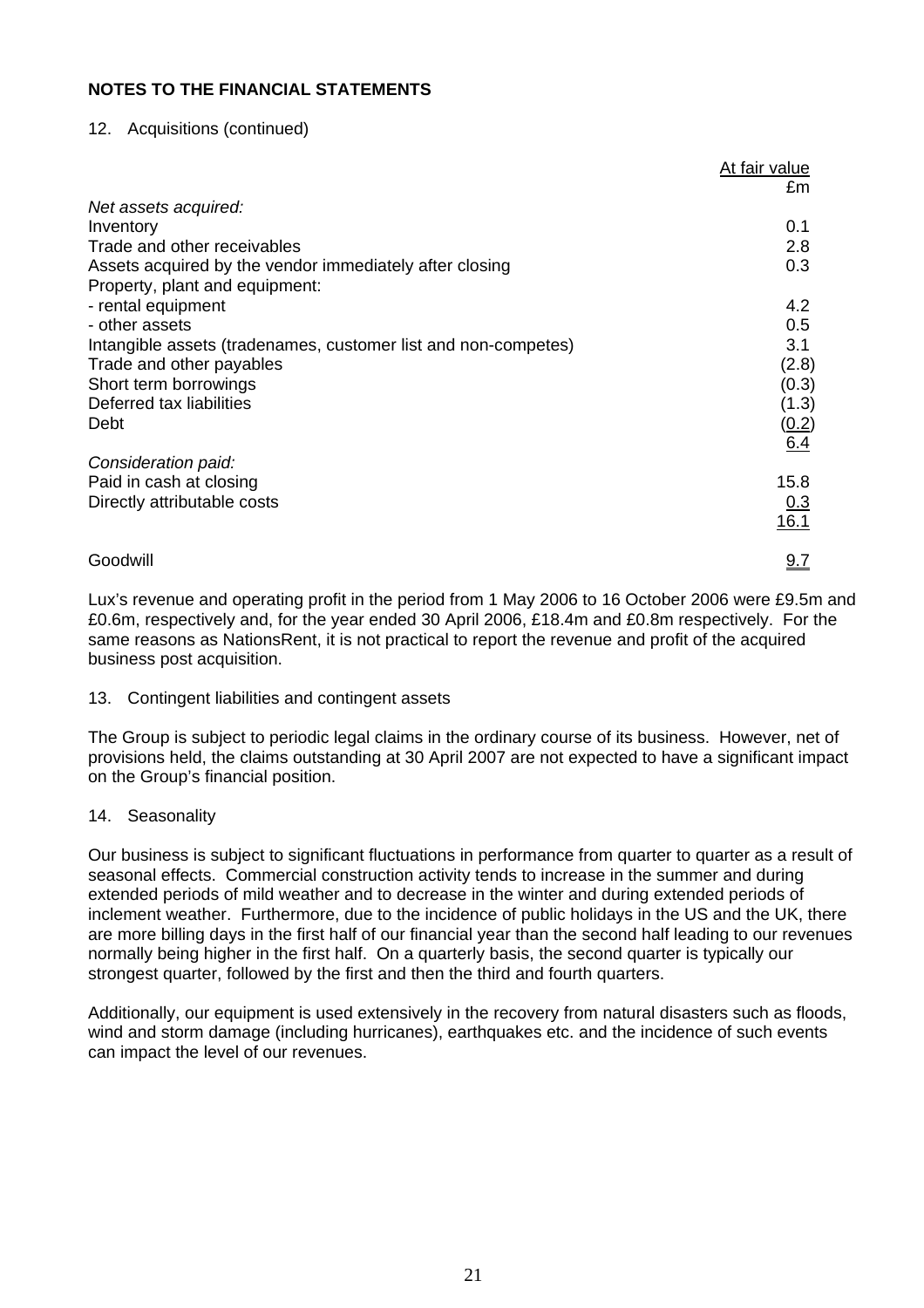## **Results**

## *Segmental results*

Divisional results before exceptional items and amortisation of acquired intangibles for the three months and year ended 30 April 2007 are summarised below:

|                                                                                                                                                                                                                                      | Revenue                         |                                 | <b>EBITDA</b>                               |                                        | Operating profit                                                                               |                                                                               |
|--------------------------------------------------------------------------------------------------------------------------------------------------------------------------------------------------------------------------------------|---------------------------------|---------------------------------|---------------------------------------------|----------------------------------------|------------------------------------------------------------------------------------------------|-------------------------------------------------------------------------------|
| Three months to 30 April                                                                                                                                                                                                             | 2007                            | 2006                            | 2007                                        | 2006                                   | 2007                                                                                           | 2006                                                                          |
| Sunbelt in \$m                                                                                                                                                                                                                       | 349.4                           | 202.7                           | <u>122.8</u>                                | <u>72.4</u>                            | 59.8                                                                                           | <u>37.7</u>                                                                   |
| Sunbelt in £m<br>A-Plant<br><b>Ashtead Technology</b><br>Group central costs<br>Net financing costs<br>Profit before tax, exceptionals and amortisation<br><b>Exceptional items</b><br>Amortisation<br>(Loss)/profit before taxation | 178.3<br>50.2<br>5.3<br>233.8   | 115.6<br>41.8<br>4.3<br>161.7   | 62.6<br>15.7<br>3.0<br>(2.4)<br><u>78.9</u> | 41.3<br>12.0<br>2.3<br>(1.2)<br>54.4   | 30.4<br>5.9<br>1.8<br>(2.4)<br>35.7<br><u>(20.0)</u><br>15.7<br>(19.3)<br>(4.4)<br>(8.0)       | 21.6<br>4.3<br>1.1<br>(1.3)<br>25.7<br>(11.2)<br>14.5<br>(0.4)<br><u>14.1</u> |
| Year to 30 April<br>Sunbelt in \$m                                                                                                                                                                                                   | 1,307.9                         | 818.7                           | 475.0                                       | 307.9                                  | 253.1                                                                                          | 175.5                                                                         |
| Sunbelt in £m<br>A-Plant<br><b>Ashtead Technology</b><br>Group central costs<br>Net financing costs<br>Profit before tax, exceptionals and amortisation<br><b>Exceptional items</b><br>Amortisation<br>(Loss)/profit before taxation | 684.6<br>189.9<br>21.6<br>896.1 | 461.2<br>160.7<br>16.1<br>638.0 | 248.6<br>58.9<br>11.0<br>(8.2)<br>310.3     | 173.4<br>48.9<br>8.0<br>(5.6)<br>224.7 | 132.5<br>20.1<br>6.2<br>(8.3)<br>150.5<br>(69.1)<br>81.4<br>(106.9)<br>(11.0)<br><u>(36.5)</u> | 98.9<br>13.9<br>4.0<br>(5.7)<br>111.1<br>(43.6)<br>67.5<br>14.2<br>81.7       |

Revenue increased 44.6% to £233.8m (2006 - £161.7m) in the quarter ended 30 April 2007 and 40.5% to £896.1m (2006 - £638.0m) in the year then ended. This reflects the contribution from NationsRent since 31 August 2006 as well as the limiting effect of the weak dollar which, in the fourth quarter, declined 10% from  $$1.82 = £1$  a year ago to  $$2.00 = £1$ . Underlying operating profit increased 39.2% to £35.7m (2006 - £25.7m) in the quarter ended 30 April 2007 and 35.5% to £150.5m (2006 - £111.1m) in the year then ended. Profit before tax, exceptionals and amortisation for the quarter increased to £15.7m (2006 - £14.5m) and for the year ended 30 April 2007 was £81.4m (2006 - £67.5m) reflecting the financing costs of the acquisition but not the full effects of the operational efficiencies and cost savings. After exceptional items and amortisation, the loss before tax for the quarter was £8.0m (2006 – profit of £14.1m) and for the year was a loss of £36.5m (2006 profit of £81.7m).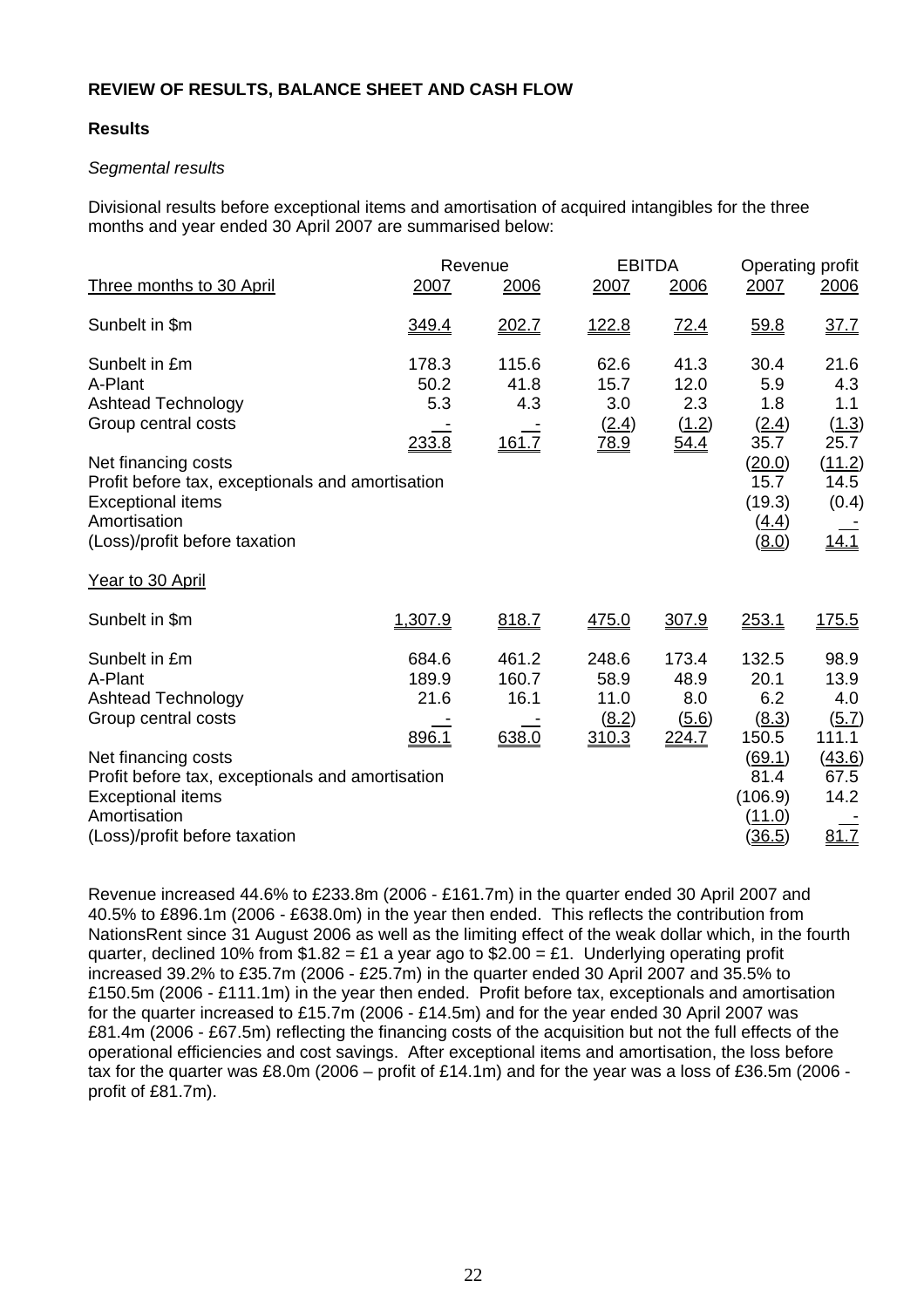#### *Net financing costs*

Net financing costs, before exceptional costs and fair value remeasurements, increased from £43.6m to £69.1m reflecting higher average debt levels following the NationsRent acquisition and slightly higher average interest rates. Compared to the previous year, the average interest rate benefited from the repayment of the remaining 12% notes and from a lower margin under our first priority asset based senior secured loan facility, but these benefits have been offset by increases in US dollar interest rates payable under our floating rate senior facility. The average interest rate payable at 30 April 2007 on all of our debt facilities (including the impact of amortisation of deferred debt raising costs) was 8%.

## *Exceptional items*

In addition to the trading results and financing costs discussed above, the consolidated income statement includes significant exceptional costs relating to the acquisitions of NationsRent and Lux as well as to the programme to improve A-Plant's operational efficiency. The key elements of these costs are:

|                                                     | <b>NationsRent</b><br>£m | <u>Lux</u><br>£m  | UK restructuring<br>£m | Other<br>£m | <u>Total</u><br>£m |
|-----------------------------------------------------|--------------------------|-------------------|------------------------|-------------|--------------------|
| Debt redemption costs paid                          |                          |                   |                        |             |                    |
| at closing                                          | 42.1                     |                   |                        |             | 42.1               |
| Non-cash financing costs                            | 25.9                     |                   |                        |             | 25.9               |
| Integration & closure costs                         | 31.5                     |                   | 6.2                    | <u>0.7</u>  | 38.9               |
|                                                     | 99.5                     | $\frac{0.5}{0.5}$ | 6.2                    | 0.7         | <u>106.9</u>       |
| Paid in cash in the year<br>Payable in future years | 60.1                     | 0.4               | 0.4                    | 0.7         | 61.6               |
| - in less than one year                             | 9.8                      | 0.1               | 0.6                    |             | 10.5               |
| - in more than one year                             | 2.0                      |                   | 3.8                    |             | 5.8                |
| Non-cash items                                      | 27.6                     |                   | 1.4                    |             | 29.0               |
|                                                     | 99.5                     | <u>0.5</u>        | 6.2                    | J. 1        | <u> 106.9</u>      |

NationsRent debt redemption costs relate to the premia payable on redeeming (a) the outstanding NationsRent secured bonds and (b) the outstanding Ashtead 12% senior secured notes. These amounts were paid in cash on 31 August 2006 but are required to be expensed in the income statement and not taken to cost of acquisition because Ashtead made the decision to redeem in order to facilitate the financing of the acquisition.

Non-cash costs relating to NationsRent comprise (a) the non-cash write off of the value placed on the early prepayment option in the Ashtead notes; and (b) the write off of deferred financing costs on the Ashtead debt redeemed in the acquisition refinancing.

NationsRent integration and closure costs comprise (a) redundancies and severance costs of £7.2m to deliver the head office and regional integration cost savings; (b) retention bonuses of £2.0m paid largely to redundant staff to retain them until their services were no longer required; (c) provision for future rent on facilities vacated in Fort Lauderdale and in the merged profit centres (£6.2m); (d) rebranding costs of £9.4m for the NationsRent profit centres and fleet; and (e) £6.7m of other costs.

Lux integration costs totalled £0.5m as analysed in the table above. UK restructuring costs relate principally to a provision of £4.5m to write off leasehold improvements and for future rent and rates on facilities vacated in the UK as we invest in additional larger, better quality premises which will serve a larger area with a bigger fleet than the facilities they replace and accordingly provide greater efficiency through increased scale.

Of the total exceptional costs incurred of £106.9m, £29.0m are non-cash items whilst £61.6m of the cash items had been paid by year end with £16.3m to be paid in future periods. £10.5m of this amount, mostly relating to the rebranding programme and to NationsRent redundancy payments deferred for six months under the US tax code will be paid in 2007/8. The remainder, mostly relating to vacant property provisions, will be payable over the following two to three years.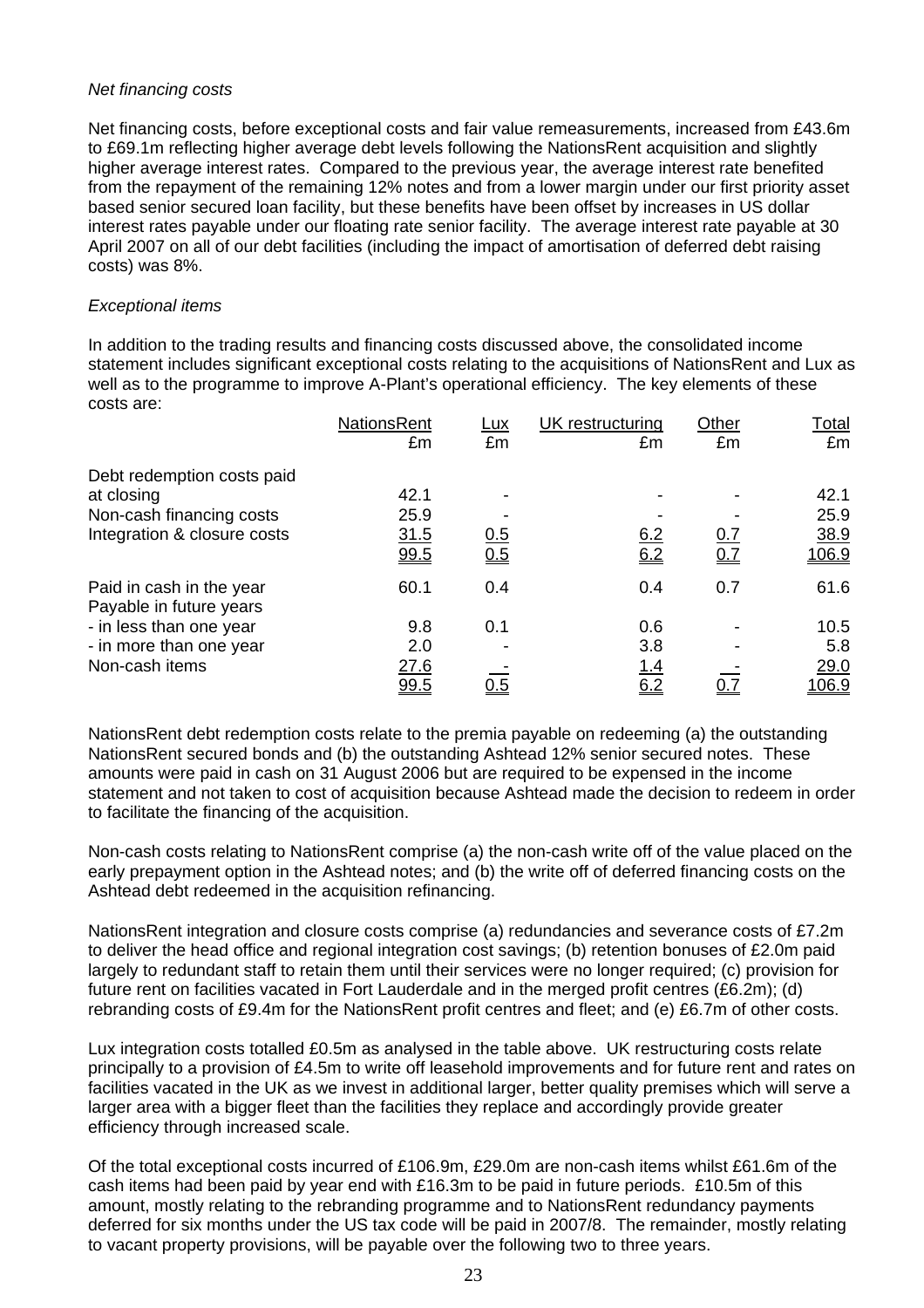## *Amortisation of acquired brand names and other acquired intangibles*

£11.0m of intangible amortisation, relating mostly to the NationsRent acquisition was incurred in the year. This included the amortisation of the acquired NationsRent brand name (appraised cost - £9.4m) over the period from acquisition until 30 April 2007 when the rebranding of the acquired fleet and properties was essentially completed and the name was no longer in use.

#### **Balance sheet**

Capital expenditure in the year was £290.2m of which £256.4m was invested in the rental fleet (2006 - £220.2m in total). Expenditure on rental equipment was 88.3% of total capital expenditure with the balance relating to the delivery vehicle fleet, property improvements and to computer equipment. Capital expenditure by division was as follows:

|                                                                                | Growth                             | 2007<br>Maintenance                   | Total                         | 2006<br>Total                        |
|--------------------------------------------------------------------------------|------------------------------------|---------------------------------------|-------------------------------|--------------------------------------|
| Sunbelt in \$m                                                                 | 102.2                              | <u>246.0</u>                          | <u>348.2</u>                  | <u>257.9</u>                         |
| Sunbelt in £m<br>A-Plant<br>Ashtead Technology<br>Total rental equipment       | 51.2<br>17.1<br>6.4<br><u>74.7</u> | 123.0<br>56.7<br>2.0<br><u> 181.7</u> | 174.2<br>73.8<br>8.4<br>256.4 | 141.9<br>52.1<br><u>7.8</u><br>201.8 |
| Delivery vehicles, property improvements & computers<br><b>Total additions</b> |                                    |                                       | 33.8<br><u> 290.2</u>         | 18.4<br>220.2                        |

With strong US market conditions and a much improved performance at A-Plant, the Group spent £74.7m of its rental equipment capital expenditure on growth with £181.7m spent on replacing existing fleet. The growth proportion is estimated on the basis of the assumption that maintenance capital expenditure in any period is equal to the original cost of equipment sold.

The average age of the Group's serialised rental equipment, which constitutes the substantial majority of our fleet, at 30 April 2007 was 31 months (2006 - 37 months) on a net book value basis. Sunbelt's fleet had an average age of 32 months (2006 - 38 months) comprising 38 months for aerial work platforms which have a longer life and 25 months for the remainder of its fleet and A-Plant's fleet had an average age of 29 months (2006 - 36 months).

The original cost of the Group's rental fleet and the pro forma dollar utilisation for the year ended 30 April 2007 are shown below:

|                    | Pro forma rental fleet at original cost |                |                | Dollar      |
|--------------------|-----------------------------------------|----------------|----------------|-------------|
|                    | 30 April 2007                           | 30 April 2006  | Average        | utilisation |
| Sunbelt in \$m     | 2,147                                   | 2,213          | 2,244          | 62%         |
| Sunbelt in £m      | 1,074                                   | 1,218          | 1,122          | 62%         |
| A-Plant            | 321                                     | 306            | 321            | 60%         |
| Ashtead Technology | <u>39</u>                               | $\frac{35}{5}$ | $\frac{38}{2}$ | 56%         |
|                    | <u>1,434</u>                            | 1,559          |                |             |

Dollar utilisation is defined as pro forma rental and rental related revenues divided by pro forma average fleet at original (or "first") cost.

Dollar utilisation at Sunbelt rose to 62% from 59% in the year ended 30 April 2006 as Sunbelt focused on improving the previously low dollar utilisation in the acquired NationsRent profit centres. Dollar utilisation of 60% at A-Plant reflects the lower pricing (relative to equipment cost) prevalent in the competitive UK market.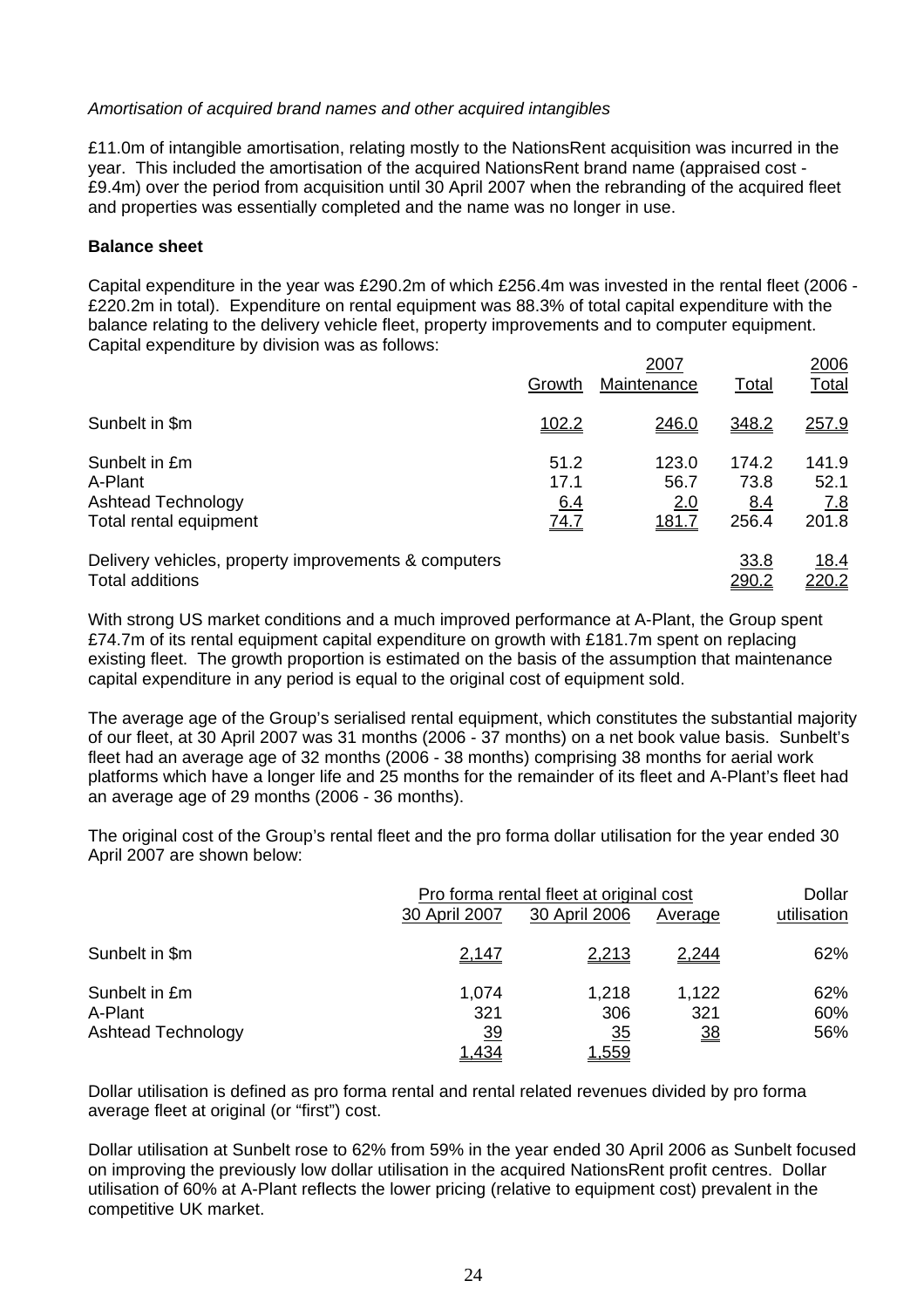#### Assets held for sale

This category comprises the remaining NationsRent equipment identified as held for sale as part of the programme to reshape its fleet to contain a similar proportion of higher returning assets as Sunbelt. The lower returning equipment is in the process of being disposed of and has been treated as an asset held for sale, on which no depreciation is charged, effective as of the acquisition date.

#### Trade receivables

Receivable days increased to 54 days (2006 - 49 days) reflecting the fact that the NationsRent receivables historically collected more slowly than those of Sunbelt. The bad debt charge for the year ended 30 April 2007 as a percentage of total turnover was 0.7% (2006 - 0.7%).

#### Trade and other payables

Group payable days were 72 days in 2007 (2006 - 57 days) with the increase attributable to increased payment periods agreed with certain suppliers of rental equipment following the NationsRent acquisition. Capital expenditure related payables at 30 April 2007 totalled £47.0m (2006 - £30.0m). Payment periods for purchases other than rental equipment vary between 7 and 45 days and for rental equipment between 30 and 120 days.

#### **Cash flow and net debt**

Free cash flow (defined as the net cash inflow from operations less net maintenance capital expenditure, financing costs paid and tax paid) is summarised below:

|                                             | Year to<br>30 April<br>2007<br>£m | Year to<br>30 April<br>2006<br>£m |
|---------------------------------------------|-----------------------------------|-----------------------------------|
| <b>EBITDA before exceptional items</b>      | 310.3                             | <u>224.7</u>                      |
| <b>Cash inflow from operations</b>          |                                   |                                   |
| before exceptional items                    | 319.3                             | 215.2                             |
| Cash efficiency ratio*                      | 102.9%                            | 95.8%                             |
| Maintenance rental capital expenditure      | (213.1)                           | (149.9)                           |
| Non-rental capital expenditure              | (32.3)                            | (16.8)                            |
| Proceeds from sale of used rental equipment | 78.5                              | 50.4                              |
| Tax paid                                    | (5.0)                             | (2.8)                             |
| Free cash flow before interest              | 147.4                             | 96.1                              |
| Financing costs paid                        | (64.2)                            | (38.7)                            |
| Free cash flow after interest               | 83.2                              | 57.4                              |
| Growth capital expenditure                  | (62.9)                            | (62.6)                            |
| Acquisitions and disposals                  | (327.2)                           | (44.2)                            |
| Issue of ordinary share capital             | 148.9                             | 70.9                              |
| Dividends paid                              | (7.0)                             | (2.0)                             |
| Purchase of own shares by ESOT              | (4.9)                             | (2.8)                             |
| Pension plan funding                        |                                   | (17.1)                            |
| Exceptional costs paid (net)                | <u>(68.8)</u>                     | (2.2)                             |
| Increase in total debt                      | (238.7)                           | (2.6)                             |

\* Cash inflow from operations before exceptional items as a percentage of EBITDA before exceptional items.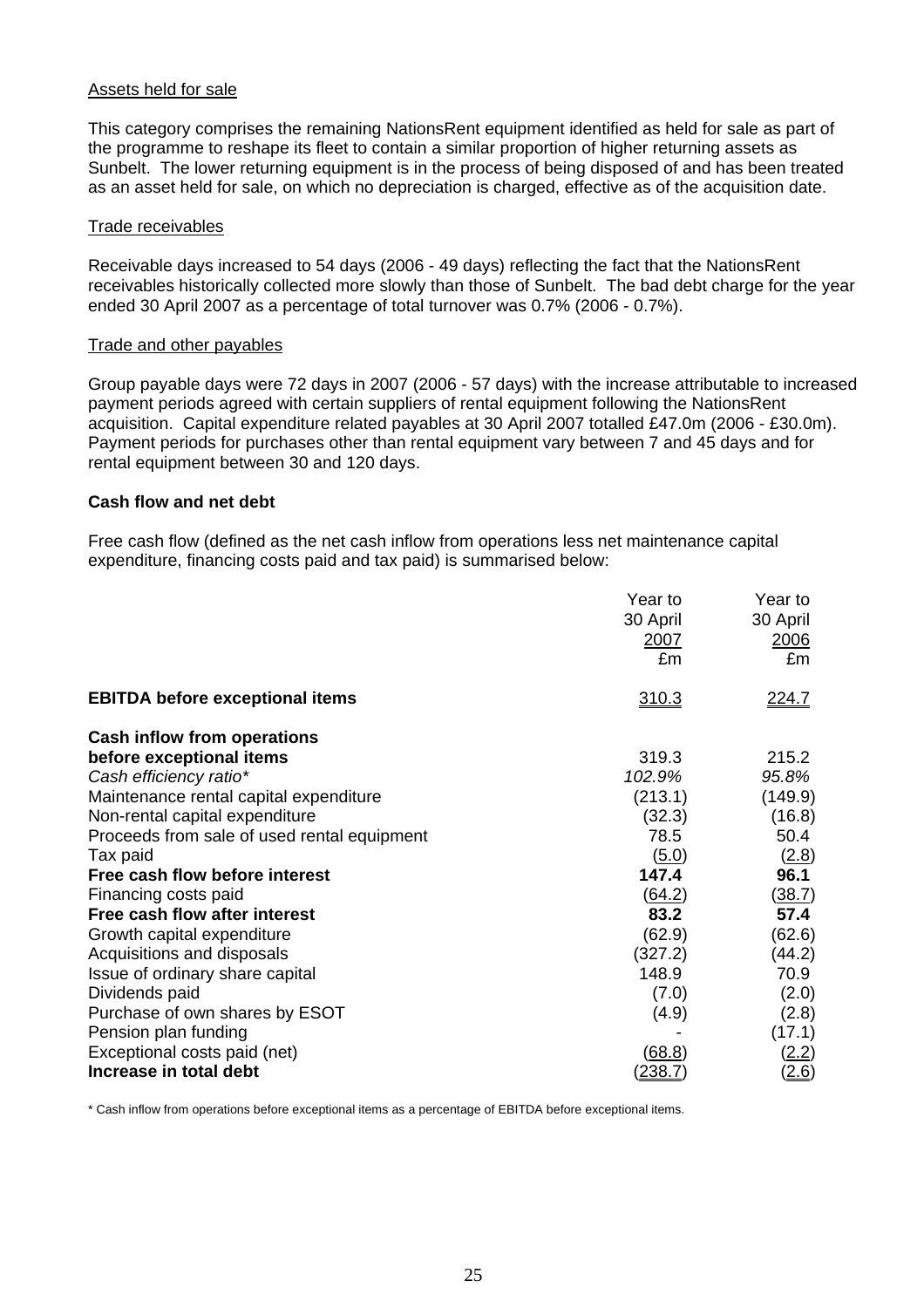Cash inflow from operations increased 48.4% to £319.3m and the cash efficiency ratio was 102.9% (2006 - 95.8%). Cash inflow from operations in the year ended 30 April 2007 has benefited from cash generated from reducing NationsRent inventory and receivable levels from those prevailing when it was acquired on 31 August 2006. Net cash capital expenditure in the year ended 30 April 2007 increased to £229.8m (2006 - £178.9m) reflecting the strong US market conditions and the improved performance of A-Plant.

Financing costs (excluding exceptional financing costs) paid of £64.2m were lower than the £68.5m accounting charge reflecting non-cash items included in the latter. Payments for exceptional items of £68.8m differ from the exceptional income statement expense of £91.5m due to (a) the inclusion in exceptional payments of £7.2m of interest paid at closing on the NationsRent debt redeemed which was expensed prior to the acquisition; (b) non cash items included in the income statement expense; and (c) accrued integration costs of £16.3m which had not been paid at 30 April 2007.

The Group continues to generate strong free cash flow after interest with £83.2m (2006 - £57.4m) generated in the year.

Acquisition and disposal expenditure of £327.2m relates to the acquisitions of NationsRent and Lux with the majority of the proceeds from the issue of share capital of £148.9m relating to the rights issue in connection with the NationsRent acquisition.

#### Net debt

|                                                       | 30 April     | 30 April     |
|-------------------------------------------------------|--------------|--------------|
|                                                       | 2007         | 2006         |
|                                                       | £m           | £m           |
| First priority senior secured bank debt               | 506.1        | 263.2        |
| Finance lease obligations                             | 22.0         | 23.2         |
| 12% second priority senior secured notes, due 2014    |              | 75.5         |
| 8.625% second priority senior secured notes, due 2015 | 120.6        | 132.7        |
| 9% second priority senior secured notes, due 2016     | 268.3        |              |
|                                                       | 917.0        | 494.6        |
| Cash and cash equivalents                             | (1.1)        | (1.0)        |
| Total net debt                                        | <u>915.9</u> | <u>493.6</u> |

Group net debt increased from £493.6m at 30 April 2006 to £915.9m at 30 April 2007 reflecting the impact of the NationsRent acquisition which, together with the Lux acquisition increased net debt by approximately £470m (net of the net rights issue proceeds of £146.7m). The ratio of net debt to pro forma EBITDA was 2.7 times at 30 April 2007. Pro forma EBITDA for this purpose was £341.3m and includes NationsRent's EBITDA excluding its profit on used equipment sales for the pre-acquisition period from 1 May 2006 to 31 August 2006 (but not any pro forma benefit from central overhead savings) together with Lux's EBITDA from 1 May 2006 to 16 October 2006.

#### *New first and second priority senior secured loan facilities*

In connection with the NationsRent acquisition, on 31 August 2006, the Group repaid the outstanding borrowings under its \$800m first priority asset based senior secured loan facility and replaced it with a new \$1.75bn facility on substantially the same terms as the previous facility. The interest rate on borrowings under the new facility varies, according to a grid linked to the ratio of funded debt to EBITDA before exceptional items, between LIBOR plus 150bp and LIBOR plus 225bp. Currently the Group borrows at LIBOR plus 175bp. In addition, during August 2006 the Group raised \$550m of new ten year second priority senior secured notes carrying an interest rate of 9% per annum.

The Group's debt facilities are now committed for a weighted average period of approximately 6.25 years with the earliest significant maturity being in August 2011. The weighted average interest cost of these facilities (including non-cash amortisation of deferred debt raising costs) is approximately 8%, most of which is tax deductible in the US where the tax rate is 39%. Financial performance covenants under the two senior secured notes issues are only measured at the time new debt is raised. There are two financial performance covenants under the asset based first priority senior bank facility